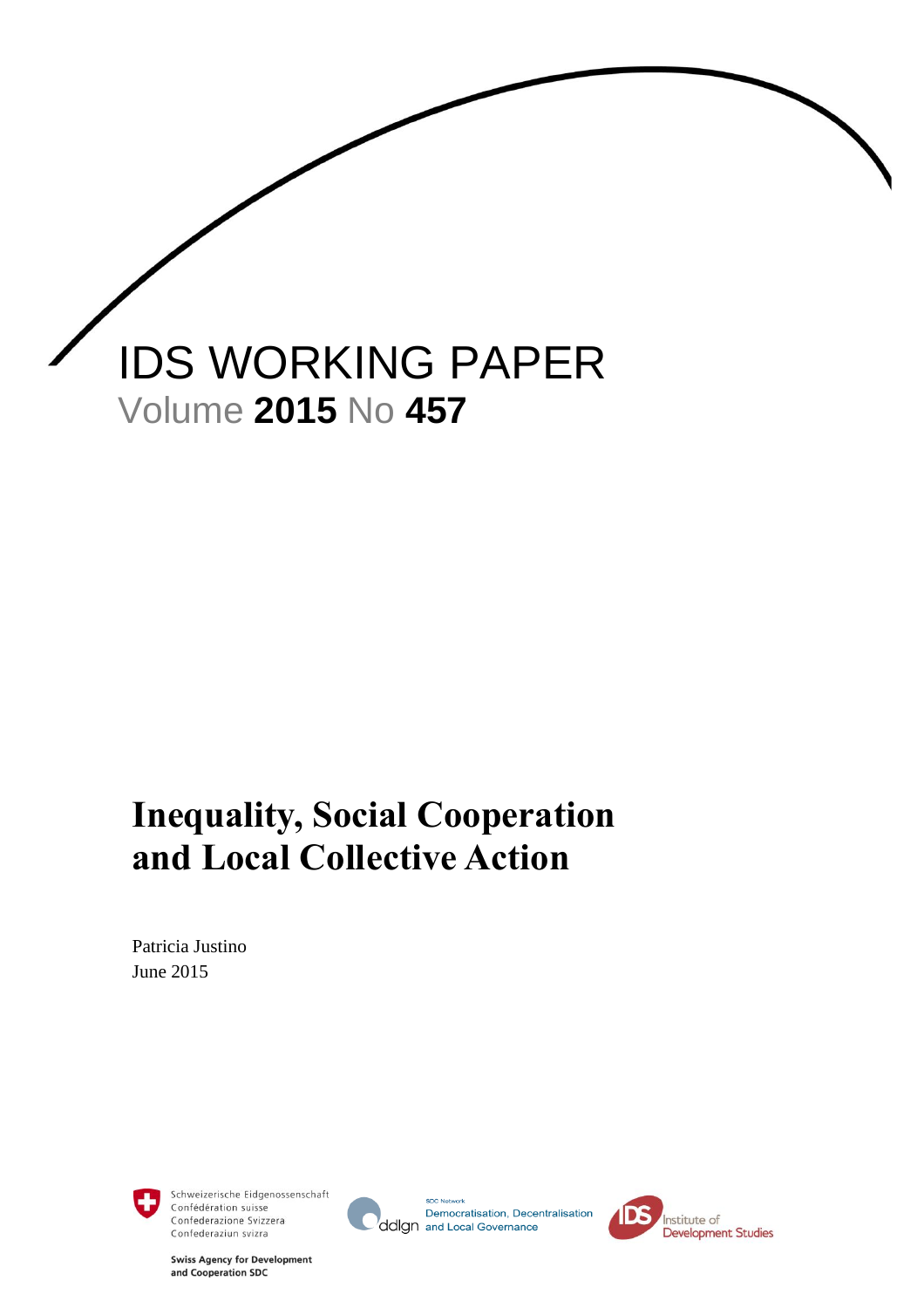Inequality, Social Cooperation and Local Collective Action Patricia Justino First published by the Institute of Development Studies in June 2015 IDS Working Paper 457 © Institute of Development Studies 2015 ISSN: 2040-0209 ISBN: 978-1-78118-238-3

A catalogue record for this publication is available from the British Library. All rights reserved. Reproduction, copy, transmission, or translation of any part of this publication may be made only under the following conditions: • with the prior permission of the publisher; or

• with a licence from the Copyright Licensing Agency Ltd., 90 Tottenham Court Road, London, W1P 9HE, UK,

or from another national licensing agency; or

• under the terms set out below.

This publication is copyright, but may be reproduced by any method without fee for teaching or nonprofit purposes, but not for resale. Formal permission is required for all such uses, but normally will be granted immediately. For copying in any other circumstances, or for re-use in other publications, or for translation or adaptation, prior written permission must be obtained from the publisher and a fee may be payable.

Available from: Communications and Engagement Unit, Institute of Development Studies, Brighton BN1 9RE, UK Tel: +44 (0) 1273 915637 E-mail: bookshop@ids.ac.uk Web: www.ids.ac.uk/publications

IDS is a charitable company limited by guarantee and registered in England (No. 877338)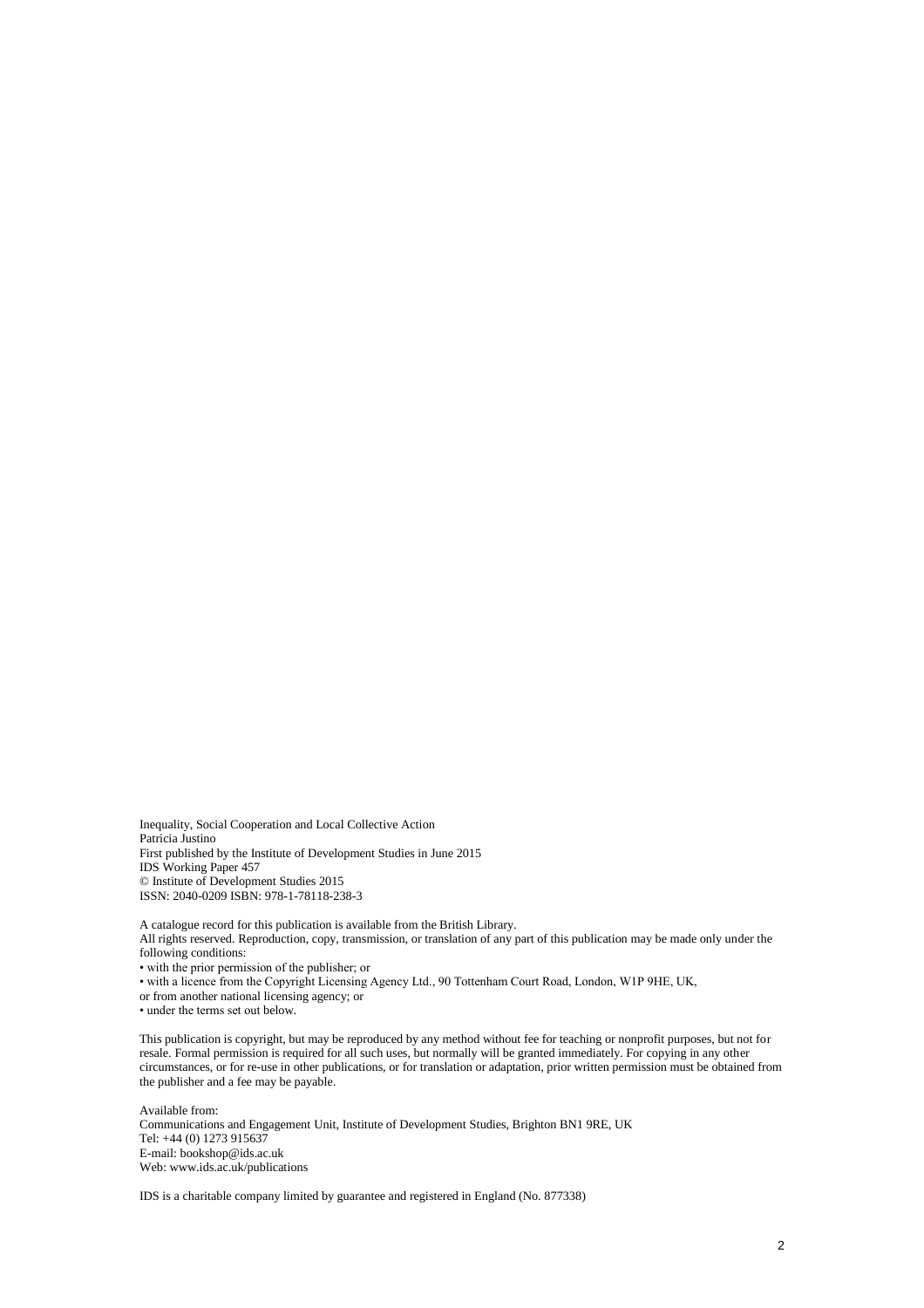#### **Inequality, Social Cooperation and Local Collective Action**

Patricia Justino

#### <span id="page-2-0"></span>**Summary**

This paper examines the relationship between inequality and collective action, and identifies a range of mechanisms that shape the association between income inequality and local collective action. These include (i) individual motivations to participate in collective action groups, (ii) group-level cooperation and trust, and (iii) the efficiency and coordination of collective organisations. The paper proposes in addition an agenda for future research on the links between inequality, social cooperation and collective action.

**Keywords:** inequality; cooperation; collective action; mechanisms.

**Patricia Justino** is a Professorial Fellow at the Institute of Development Studies at the University of Sussex, UK. She is a development economist specialising in applied microeconomics. Her current research work focuses on the impact of violence and conflict on household welfare and local institutional structures, the implications of violence for economic development and the role of inequality on institutions and conflict. She has led several research projects funded by the British Academy, DFID, the European Commission, the ESRC, FAO, the Leverhulme Trust, UNDP, UNESCO, UN Women and the World Bank. She was the Director of MICROCON (www.microconflict.eu) and is co-founder and co-director of the Households in Conflict Network (www.hicn.org). Since June 2010, Patricia has led the Conflict and Violence cluster at IDS.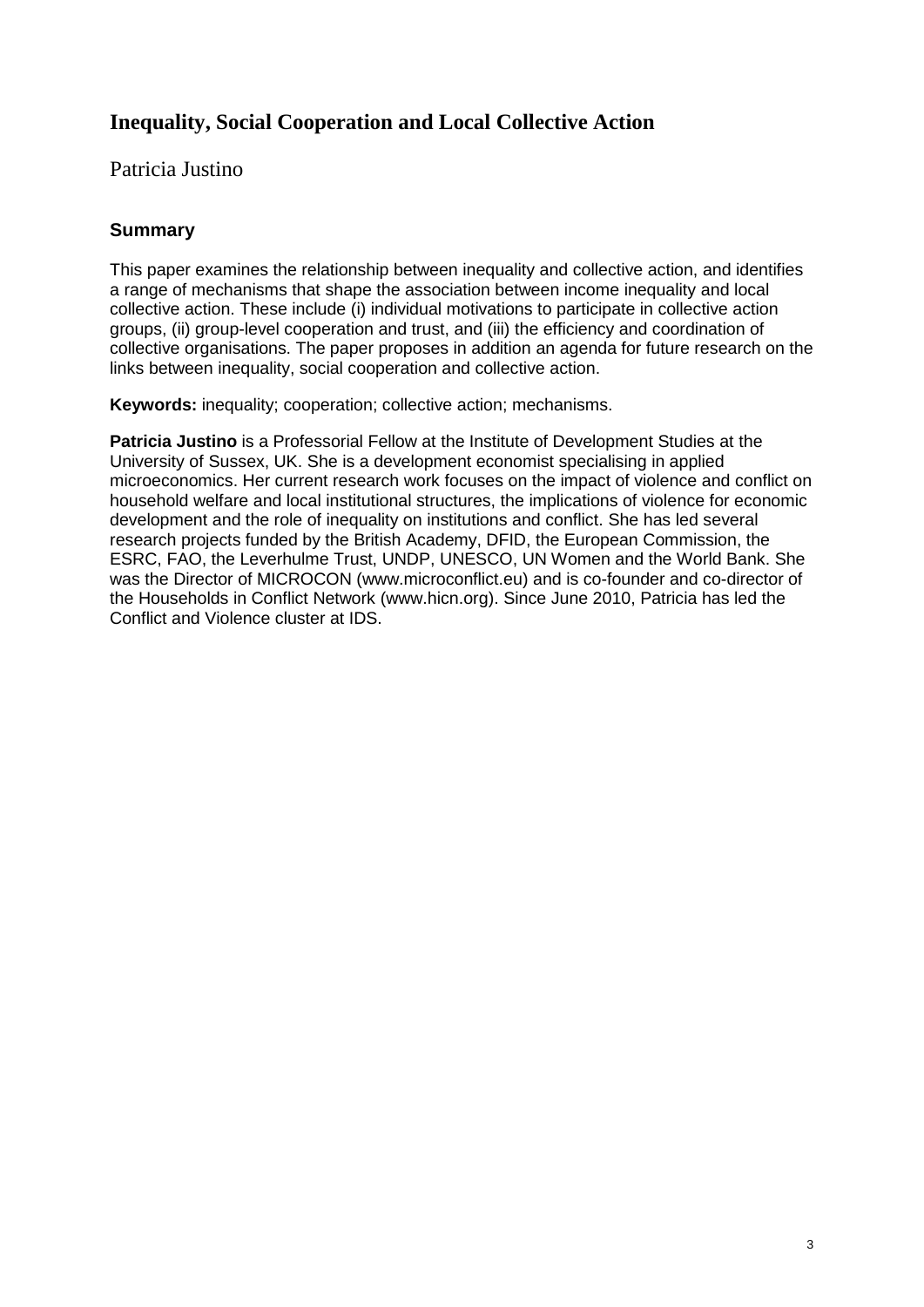### **Contents**

|   |                                       | Summary<br>Acknowledgements                                                                                                          | 3<br>5          |
|---|---------------------------------------|--------------------------------------------------------------------------------------------------------------------------------------|-----------------|
|   |                                       | <b>Introduction</b>                                                                                                                  | 6               |
| 1 |                                       | Why does inequality matter for development?                                                                                          | 7               |
| 2 | 2.1                                   | Inequality, social cooperation and collective action<br>Inequality and motivations for individual participation in collective action | 9               |
|   |                                       | groups                                                                                                                               | 9               |
|   | $2.2^{\circ}$<br>2.3                  | Inequality and group-level cooperation and trust<br>Efficiency and coordination of collective organisations in the presence of       | 10              |
|   |                                       | inequalities                                                                                                                         | 12 <sup>2</sup> |
| 3 | Final remarks: a new research agenda? |                                                                                                                                      | 13              |
|   |                                       | <b>References</b>                                                                                                                    | 15              |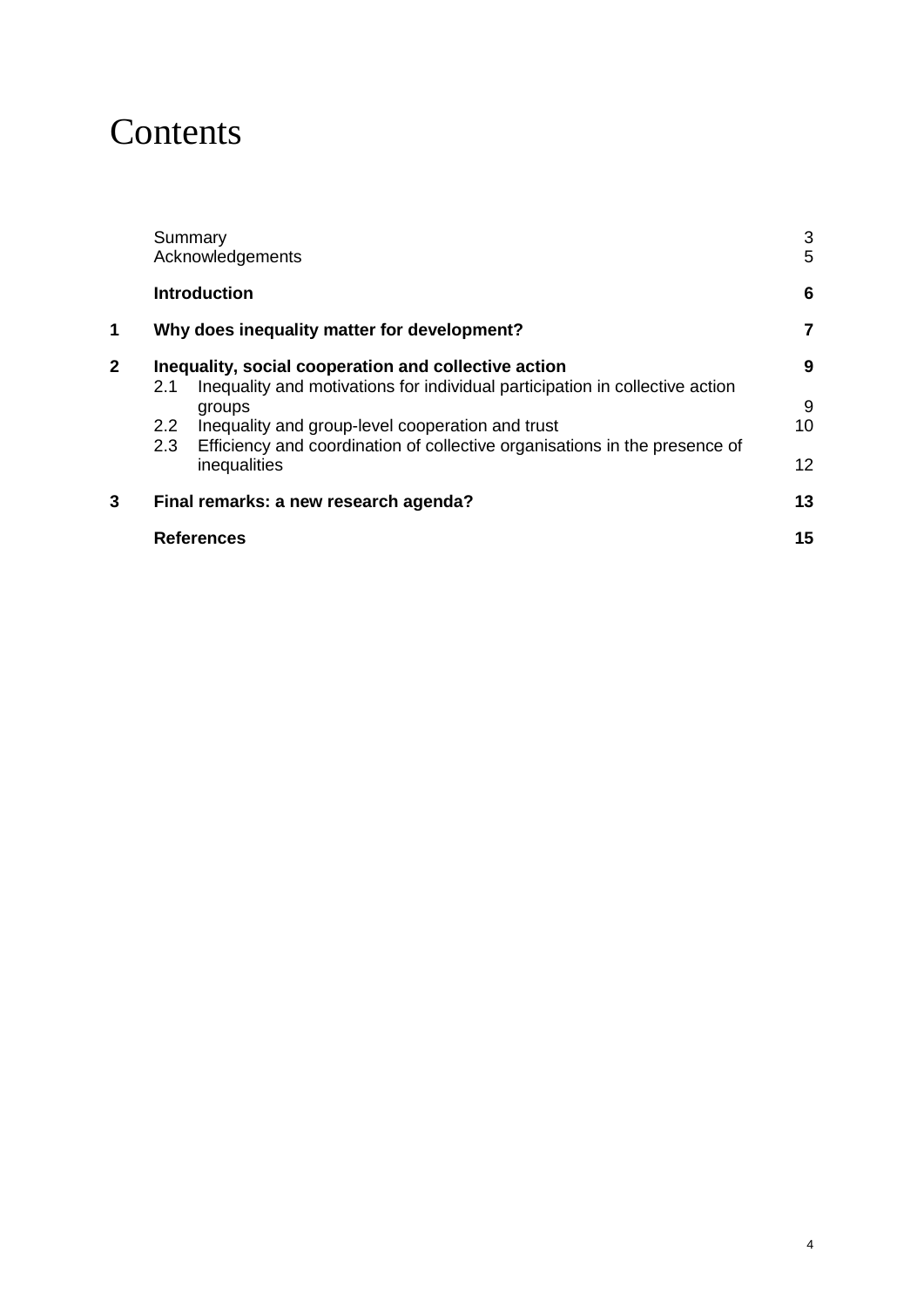# <span id="page-4-0"></span>Acknowledgements

The author would like to thank Ana Maria Ibáñez and John Gaventa for useful comments and discussions. Funding for the production of this working paper has been provided through the IDS–DDLGN core contribution 2012–2014. The views expressed in this paper are the author's alone.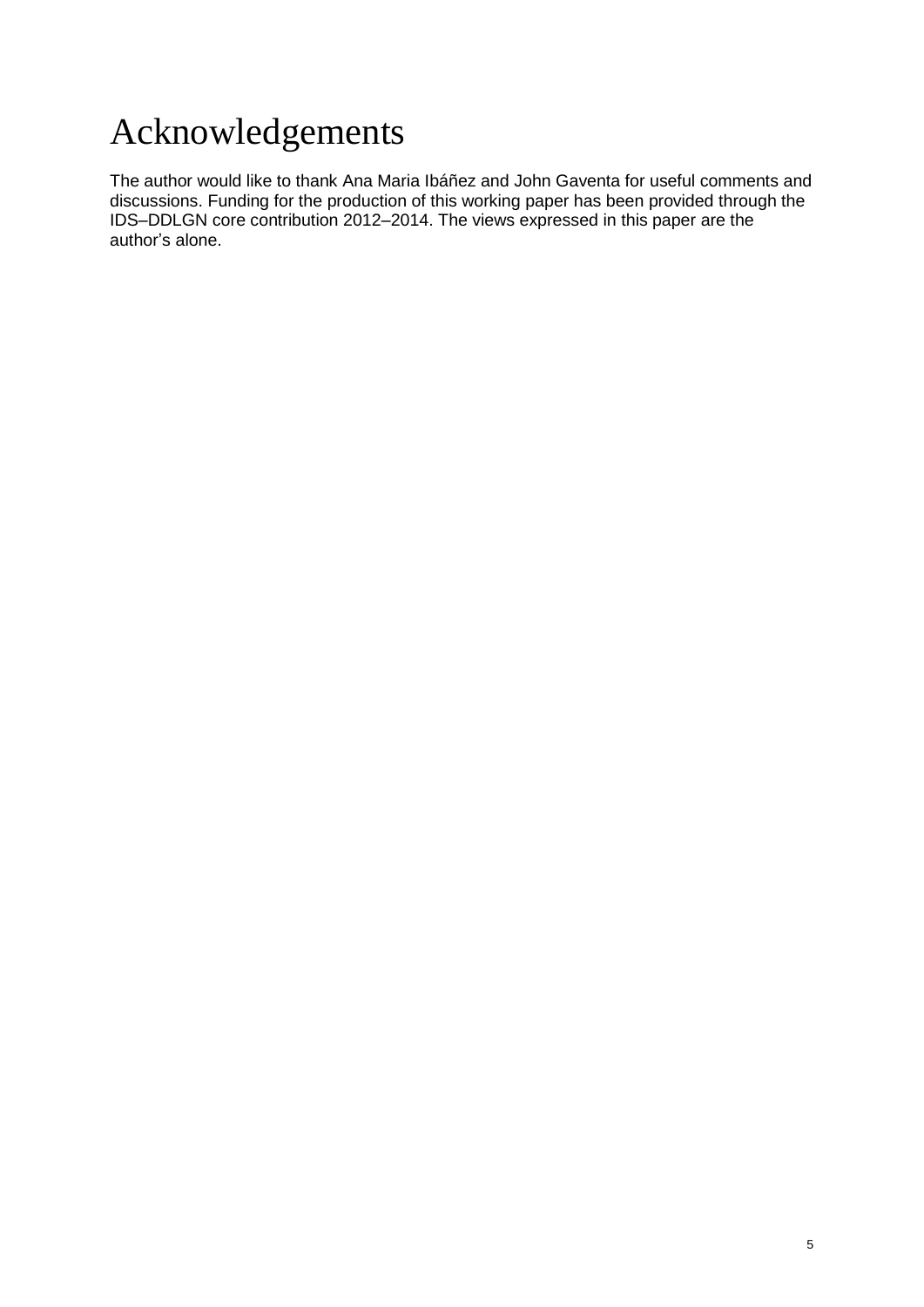## <span id="page-5-0"></span>Introduction

Economic development is typically accompanied by a certain level of inequality: different people have different abilities and different initial endowments of physical, human and social capital. However, inequalities are also shaped by a variety of structural factors and social, economic and political disparities ranging from the uneven distribution of opportunities, resources and power across society, to colonial legacies and other historical and institutional processes. These inequalities are often associated with the exclusion of some population groups from the benefits of development, and may pose constraints on the establishment of fully functioning market economies and democratic political systems. There is mounting evidence that vulnerable groups have been largely excluded from the benefits of economic growth in many countries in the world. High rates of urbanisation have, in addition, resulted in the proliferation of slums and large areas where state presence is minimal. Recent global developments including the Arab Spring events, food riots and the Occupy movement have highlighted the rise of these forms of inequality across the world, while academic research has shown evidence for dramatic increases in the incomes and wealth shares of those at the top of the distribution (Piketty 2013), and in overall material disparities between the 'haves' and 'have-nots' (Milanovic 2011).

There is a large literature across the social sciences on the causes and consequences of different forms of inequality. The general consensus is that equality matters not only for its impacts on economic development but also as a normative good (Sen 1973; Rawls 1971). A large body of literature has shown that high levels of persistent inequality affect negatively the functioning of markets, the accumulation of human capital and sociopolitical stability. Equality and social justice are also goals shared across most societies. This paper discusses one critical effect of inequality that has remained largely under-researched: on forms of collective action, i.e. on how people come together (or not) to achieve common societal goals.

Much has also been written about the role of collective action and civil society organisations in addressing social, economic and political inequalities throughout history (e.g. Paige 1975; Scott 1976). A large literature has examined the impact of collective action on addressing inequalities through demands for redistributive policies (e.g. Boix 2003). Justino (2006, 2007, 2015) shows how government transfers have been associated with reductions in civil unrest in India motivated by social discontent and demands for redistribution. Labour unions, in particular, have played active roles in the reduction of inequalities through their influence on local job practices undertaken by public and private enterprises, and lobbying for the interests of otherwise disadvantaged groups in the design of national policies (see Freeman and Medoff 1984). Other important collective action organisations include user committees in the management of common resources, local credit groups, village committees for the management and provision of public goods, self-help groups and agricultural cooperatives.

Bringing about more equal opportunities and outcomes requires organised action: in order to work, collective organisations need to rely on the participation of and cooperation between different segments of society, to benefit from efficient communication channels, and to be able to voice actively the demands of those they represent. This is not straightforward. In particular, inequalities within heterogeneous groups and asymmetries in bargaining power may limit social cooperation and interactions and, thus, the functioning and effectiveness of collective action (Baland and Platteau 2006; Banerjee, Mookherjee, Munshi and Ray 2001; Bardhan 2005). This is a particularly important challenge in developing countries where local forms of collective action have been heralded as a way of breaking development barriers (World Bank 2000, 2004), particularly in areas where state institutions are weak or inefficient (Ostrom 1990).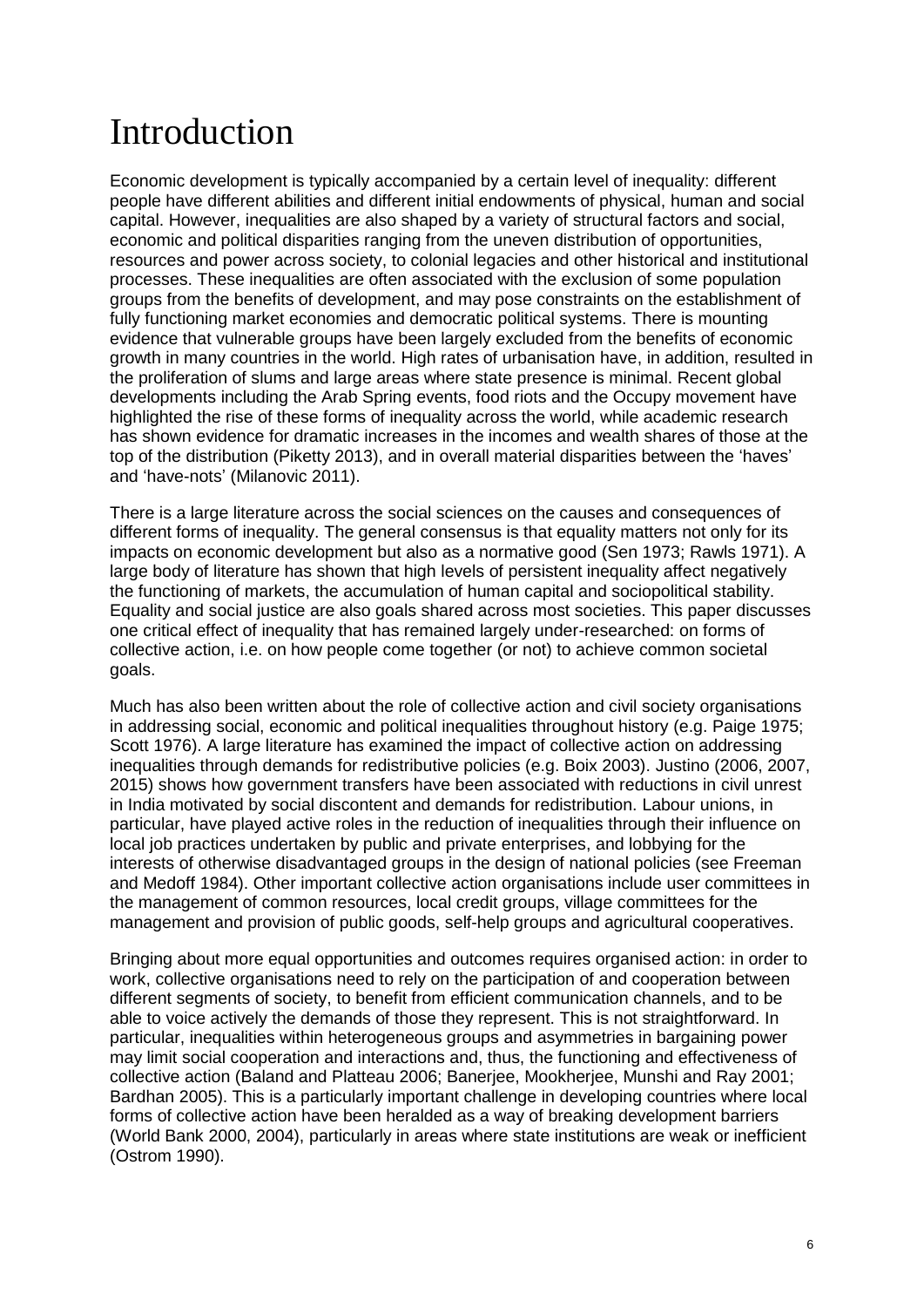The relationship between inequality and collective action has received increasing attention in the development literature, notably in research concerned with the management of common property resources (see Baland, Bardhan and Bowles 2006). But collective action is also important for a variety of other development outcomes beyond common resources, including access to credit, insurance and the exercise of citizenship rights. This paper attempts to shed some light on the relationship between inequality and local collective action by making use of emerging literature on these complex relationships. The paper focuses on mapping out and discussing the *mechanisms* that may shape the association between income inequality and local collective action. The paper is organised as follows. Section 2 provides a brief review of the importance of income inequality for development. Section 3 discusses three key mechanisms that underlie a potential relationship between inequality and collective action: individual motivations to participate in collective action groups, group-level cooperation and trust, and the efficiency and coordination of collective organisations. Section 4 concludes the paper by outlining an agenda for future research on the links between inequality, social cooperation and collective action.

## <span id="page-6-0"></span>1 Why does inequality matter for development?

The analysis of inequality has recently taken on a central role in the development debate due to the increase in income inequality observed in a significant number of industrialised and developing countries (Atkinson and Piketty 2007, 2010; Milanovic 2002, 2011; Oxfam 2014; Piketty 2013). An extensive literature has shown that a large number of individuals and households remain poor and excluded from the benefits of economic development due to the persistence of high levels of economic, social and political inequality. They remain poor not necessarily because they live in poor countries – in fact much poverty and social exclusion persists in high-income economies – but because high levels of inequality create exclusion and pockets of persistent poverty among certain population groups (Bowles, Durlauf and Hoff 2006; World Bank 2003b).

High levels of income inequality are typically correlated with forms of social, economic and political exclusion, and with both the structure and the level of poverty in any given society (Ravallion 2005 2013). Its impact can be direct, when it affects how households and individuals access economic (markets, employment), social (education, health) and political (voting, political organisations) institutions. Or it can have an indirect impact by affecting the type and rate of economic growth in a given economy and, consequently, the income and consumption levels of different population groups. The ineffectiveness of economic growth in reducing poverty in high-inequality countries has been well documented (Birdsall and Londoño 1997; Ravallion 1997). A body of influential literature has also provided ample evidence of the harmful effects of inequality on economic growth via several channels.

One important channel is the implementation of efficient macroeconomic management policies. In general, the higher the initial level of inequality, the higher the negative impact of price fluctuations and other monetary variables (for instance, interest rates) on economic development, and the more limited will be the scope for the implementation of nondistortionary monetary and fiscal policies (Gottschalk 2003). On the one hand, the higher the inequality of incomes and assets, the higher the number of economically vulnerable individuals and thus the higher the degree of volatility the economy will be exposed to (Gottschalk 2003). On the other hand, high inequalities restrain the demand capacity of poor and middle-income countries (Murphy, Shleifer and Vishny 1989). Reductions in income inequality lead to a wealthier middle class (enlarged by those coming out of the poorer classes), which are the most significant consumers of manufactured goods. Consequently, the reduction of inequalities is likely to induce an increase in private consumption and,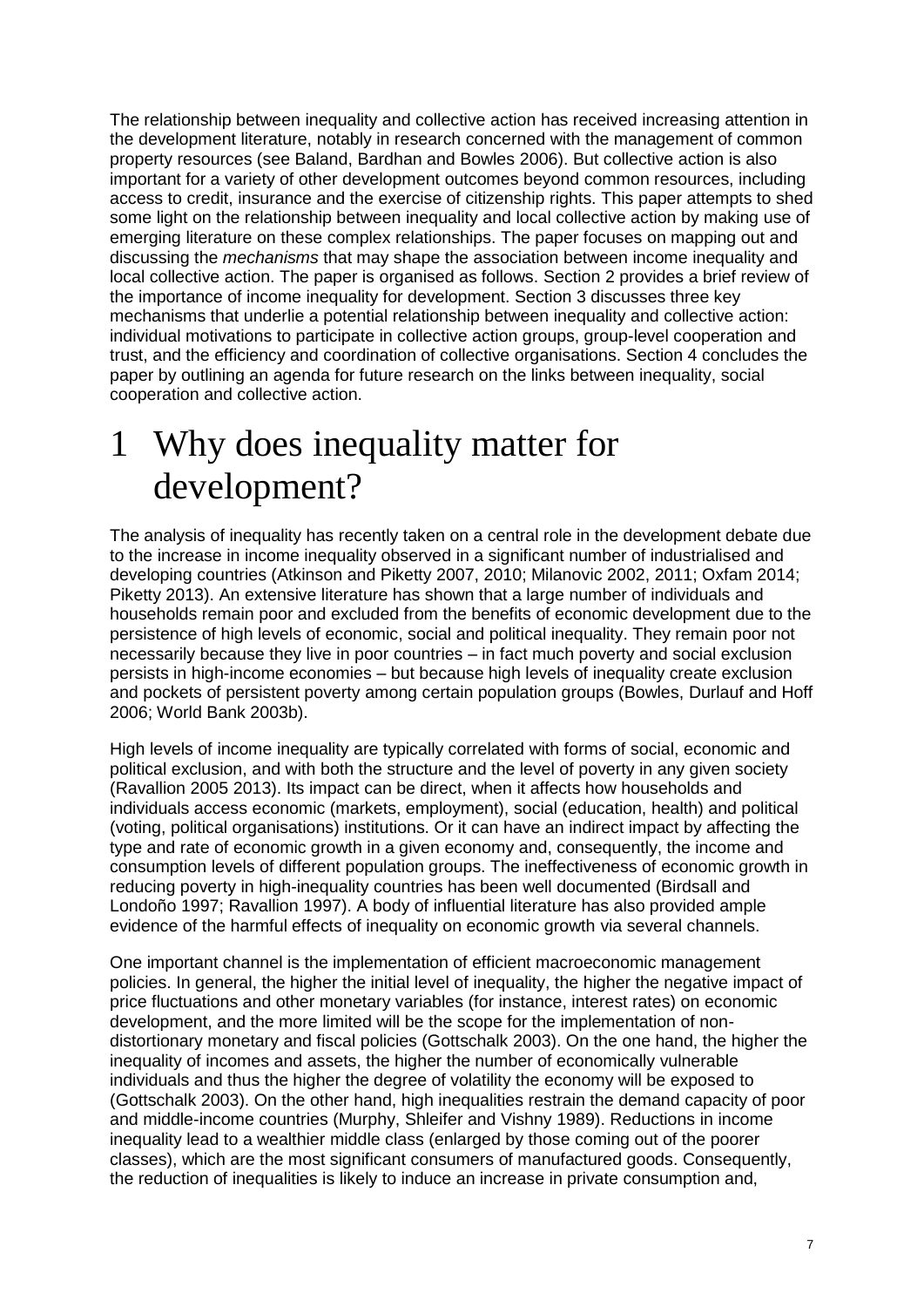consequently, an enlargement of internal markets and higher prospects for economic growth. High levels of inequality may also impede the establishment of pro-poor trade policies and emphasise possible negative distributional impacts caused by international economic shocks (McCulloch, Winters and Cirera 2001; Winters 2002; Wood 1994).

This body of literature has not only emphasised the market-distortive effects of inequality but has also shown how persistently high levels of income inequality may affect economic efficiency through losses in individual productivity. Notably, high income inequality may result in reductions in the stock of human capital available in each economy when it leads to the persistence of illiteracy and poor health among disadvantaged groups. Dilapidated stocks of human capital will, in turn, decrease individuals' capacity to access better jobs and higher incomes. This will, in turn, reflect in the countries' inability to pursue higher rates of economic growth (Galor and Zeira 1993; Perotti 1993; Ribero and Nuñez 1999; Saint-Paul and Verdier 1992).

Several other studies have shown that persistently high levels of inequality not only affect the economy and individual productivity but can also have profoundly negative effects on societies through effects on discontent and social cohesion. Most of this literature has focused on the effects of inequality on social outcomes related to stability, notably crime and other forms of social and political conflict. The reasoning behind these results is that the persistence of inequalities among certain socioeconomic groups may increase social discontent and, consequently, the propensity of individuals and/or groups to engaging in criminal activities, violence and even wars. Inequality has been associated with an increased risk of crime (Becker 1967; Fajnzylber, Lederman and Loayza 1998; Sala-i-Martin 1996), and forms of sociopolitical conflict (Gupta 1990; Lichbach 1989). Several studies have also shown a close association between armed conflict and income and asset inequality (Muller and Seligson 1987; Schock 1996), class divides (Paige 1975; Scott 1976), horizontal inequality between ethnic, religious and other cultural groups (Langer 2004; Murshed and Gates 2005; Østby 2006; Stewart 2000, 2002), relative deprivation (Gurr 1970), levels of polarisation (Esteban and Ray 1994; Esteban and Schneider 2008; Montalvo and Reynal-Querol 2008) and ethnic fragmentation (Easterly and Levine 1997).

<span id="page-7-0"></span>What is less understood is why and when inequalities will result in the breakdown of social cohesion to high enough levels that result in violence. While social exclusion and inequality persist in many countries across the world, only a handful of these countries have experienced or will experience violence and conflict. This is because the 'primary causal sequence in political violence is first the development of discontent, second the politicization of the discontent, and finally its actualization in violent action against political objects and actors' (Gurr 1970: 13). I have argued elsewhere that two factors may explain the relationship between inequality and the 'actualisation' of discontent into violence (Justino 2013). The first is the nature and structure of inequalities within each society, which will determine the point at which inequality will be seen as a sufficiently serious infringement of the social contract between states and citizens or between citizens themselves. The second is the type of structures in place at the level of the state and markets – and also, fundamentally, at the level of the civil society – that may either reduce the propensity or create the space and opportunity for certain actors to resort to violence and conflict as a strategy to manage social, economic and political differences. This begs the question: How does inequality shape social cooperation and collective action across societies?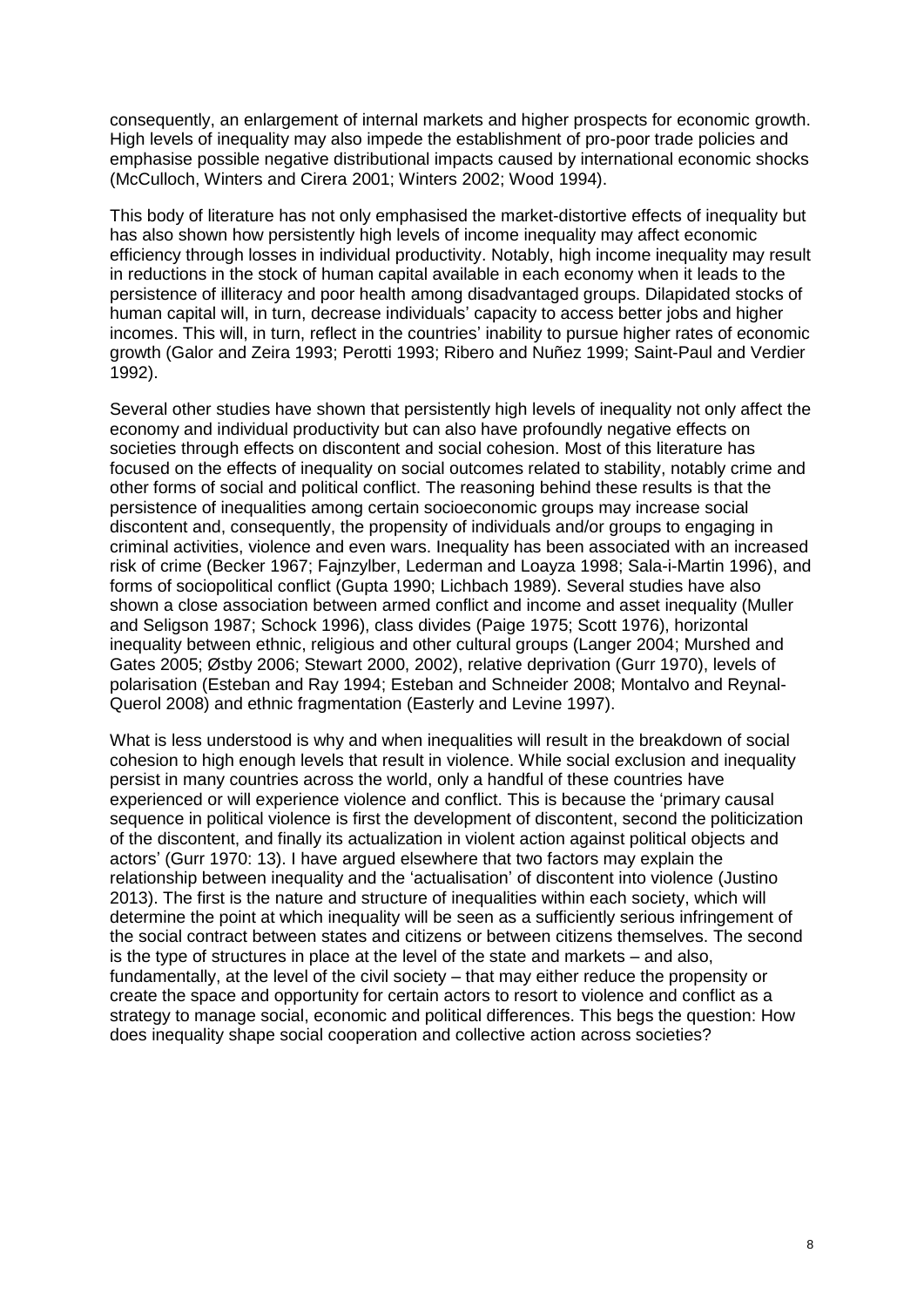### 2 Inequality, social cooperation and collective action

A recent body of research has argued that the emergence of inclusive and democratic societies is largely explained by how institutions manage social diversity and different interests at historical transition points (Acemoglu and Robinson 2006; Boix 2003; Engerman and Sokoloff 2002; North, Wallis and Weingast 2009). North *et al*. (2009) refer to the importance of 'open access' societies, where citizens are treated in similar ways, limiting the emergence of exclusion, grievances and their translation into violent outcomes. Acemoglu and Robinson (2012) discuss the role of 'inclusive institutions' in promoting virtuous cycles of innovation, economic growth and peace. Besley and Persson (2011) refer to the significance of 'common interests' and the management of differences in the transition towards more inclusive development processes. A common thread across this literature is that violence will emerge when inequalities result in 'extractive' institutional processes that promote exclusion and further dysfunctional inequalities.

Inequalities affect not only how state institutions function, but also how local self-governing institutions deliver local public goods. Notably, high levels of inequality may lead to local institutional failures when resources and power are captured by elites at the expense of poorer and more vulnerable sections of the population (Bardhan 2005; Ostrom 1990; Platteau 2004). These effects are of particular concern in developing countries where local governing institutions (formal or informal) are central to the organisation of societies when governments are unable to provide adequate public goods, and insurance, credit and other markets are absent (Fafchamps 1992; Ostrom 1990; Rosenzweig 1988; Townsend 1994). Collective action is also an important determinant of poverty and development processes in these contexts (Akerlof 1976; Coleman 1990; Durlauf 2006; Easterly, Ritzen and Woolcock 2006; North 1990; Ostrom 1990; Putnam 1993; Woolcock 1998). The success of local collective action is, in turn, dependent on the bonds of social cooperation within and across communities (Barrett 2005; Habyarimana, Humphreys, Posner and Weinstein 2009).

Inequalities are likely to affect profoundly the social fabric of local communities and their ability to cooperate. Inequalities may affect social relations between family members, neighbours and acquaintances, how communities relate internally and with other communities, and the functioning of local citizen organisations and their relation with statelevel institutions. I explore below three mechanisms whereby inequalities may affect collective action, through their impact on: (i) individual motivations to participate in collective action groups; (ii) group-level cooperation and trust; and (iii) the efficiency and coordination of collective organisations.

#### <span id="page-8-0"></span>**2.1 Inequality and motivations for individual participation in collective action groups**

Income inequality may affect individual decisions to participate in collective organisations. First, standard median-voter models predict that when inequality in a certain society is high the median voter is located closer to the vast majority of poor voters. In those circumstances, policies targeted at the median voter should be pro-poor (Meltzer and Richard 1981). However, this result is highly dependent on the political influence of those at the top of the distribution, and the net effect of inequality on political and civil participation will be shaped by the interests of the elites (Piketty 1996). The reality observed in most high-inequality countries is that the provision of public goods tends to systematically exclude the poor (World Bank 2003a). Moreover, the link between inequality and political participation often creates barriers – when the poor cannot afford to vote or are bought out by richer votes – that prevent the poor from voicing their demands in equal weight to the rich and participating in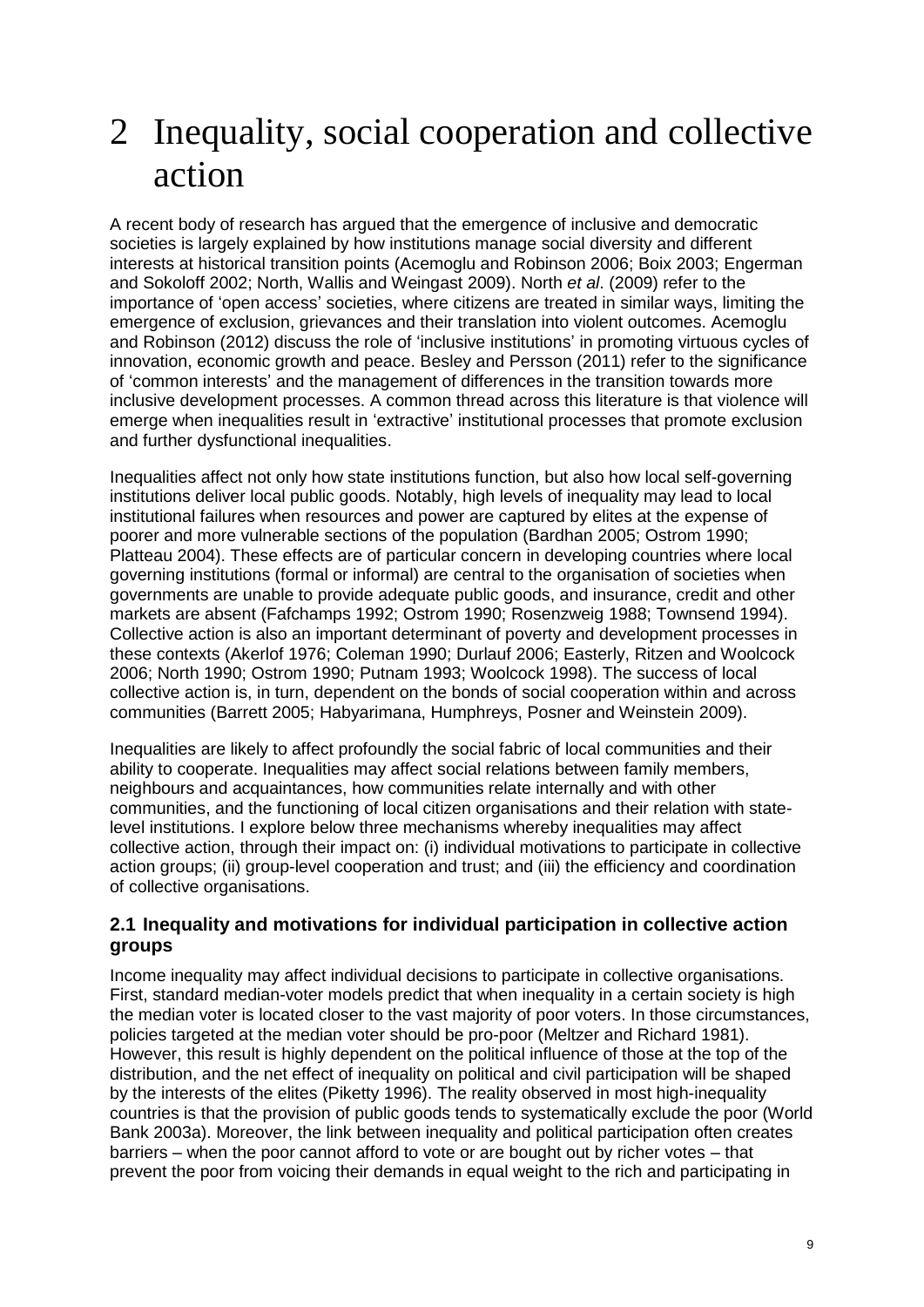equal terms in forms of collective organisation (Lijphart 1997). Tilly's (1998) work was one of the first theoretical efforts to systematically analyse the persistence of inequalities caused by differences between societal categories. 'Durable' inequalities between different social or political categories arise 'because people who control access to value-producing resources solve pressing organizational problems by means of categorical distinctions. Inadvertently or otherwise, those people set up systems of social closure, exclusion, and control' (Tilly 1998: 8). The persistence of political inequalities among disadvantaged groups implies, in turn, the exclusion of large fractions of the population from the development process, resulting in lower levels of redistribution (Piketty 1996), and creating barriers to the trickle-down of the potential benefits of economic growth to the whole population (Datt and Ravallion 1992). However, in some circumstances, elites may have a sufficiently high interest in promoting civic participation. This may be the case when exclusion may threaten the status quo of elites (Acemoglu and Robinson 2006; Boix 2003), or when societies have a relatively high tolerance for inequality due to high expectations that they will do better in the future – a phenomenon Hirschman (1981) famously described as the 'tunnel effect'. The net effect of inequality of participation in this case is *a priori* unclear, and depends on perceptions of inequality and interactions between elite and citizen interests.

Second, inequalities may also affect individual aspirations and expectations. It is possible that some levels of inequality may result in higher aspirations and expectations, notably in societies where the 'tunnel effect' operates. In this case, individual engagement in collective action may be seen as a way of climbing the ladder and achieving aspirations for higher individual welfare. Recent studies have, however, shown a link between high inequalities and low aspirations (Genicot and Ray 2014; Ray 2006). This effect may be shaped by the persistence of self-fulfilling beliefs (Bourdieu 1986) or identity-based preferences (Akerlof and Kranton 2000), which result in individuals at the bottom of the distribution internalising their inability to climb the ladder and, as a result, assuming behaviours that keep them at the bottom. Aspirations and expectations are, in particular, shaped by family and immediate social circumstances, which tend to transmit values, wealth, tastes and beliefs through peereffects and across generations (Bowles *et al*. 2006). One channel is wealth inheritances, which, in the presence of imperfect credit markets, result in dynasties with little initial wealth facing limited investment opportunities and remaining poor (Piketty 2000, 2013). Other channels include the transmission of productive abilities and efficient human capital investments across generations (Piketty 2000), the family transmission of ambition and other tastes conducive to high productive ability (Piketty 2000), and positive assortative matching whereby individuals of a certain social status and levels of skills tend to relate to (and marry) similar individuals (Kremer 1993). These effects may lower aspirations and expectations among those at the bottom of the distribution, resulting in less engagement in forms of collective action, such as voting (Lijphart 1997, 1999), or other forms of collective organisation (Cardenas 2006).

#### <span id="page-9-0"></span>**2.2 Inequality and group-level cooperation and trust**

Social cooperation – the bonds that shape social relations and bring people together – is one of the most fundamental pillars of social order, responsible for how political systems, markets and social structures are organised, including how collective action and forms of collective organisation emerge (Akerlof 1976; Ostrom 1990). Social cooperation does not necessarily need to result in forms of collective action and organisation. But effective collective action in general requires a certain level of social cooperation. The development economics literature has provided wide-ranging evidence for the importance of norms of group-level cooperation and trust on several social, economic and political outcomes. Individual and household group membership (for instance, of race, religion and ethnic groups, local associations and so forth) has been shown to affect significantly human and social capital outcomes (Durlauf 1996; Fafchamps and Lund 2002), including the persistence of inequalities due to 'neighbourhood' effects (Durlauf 1996; Wilson 1995) and social segregation (Bowles, Loury and Sethi 2014). The norms, preferences and beliefs that shape social cooperation and trust have also been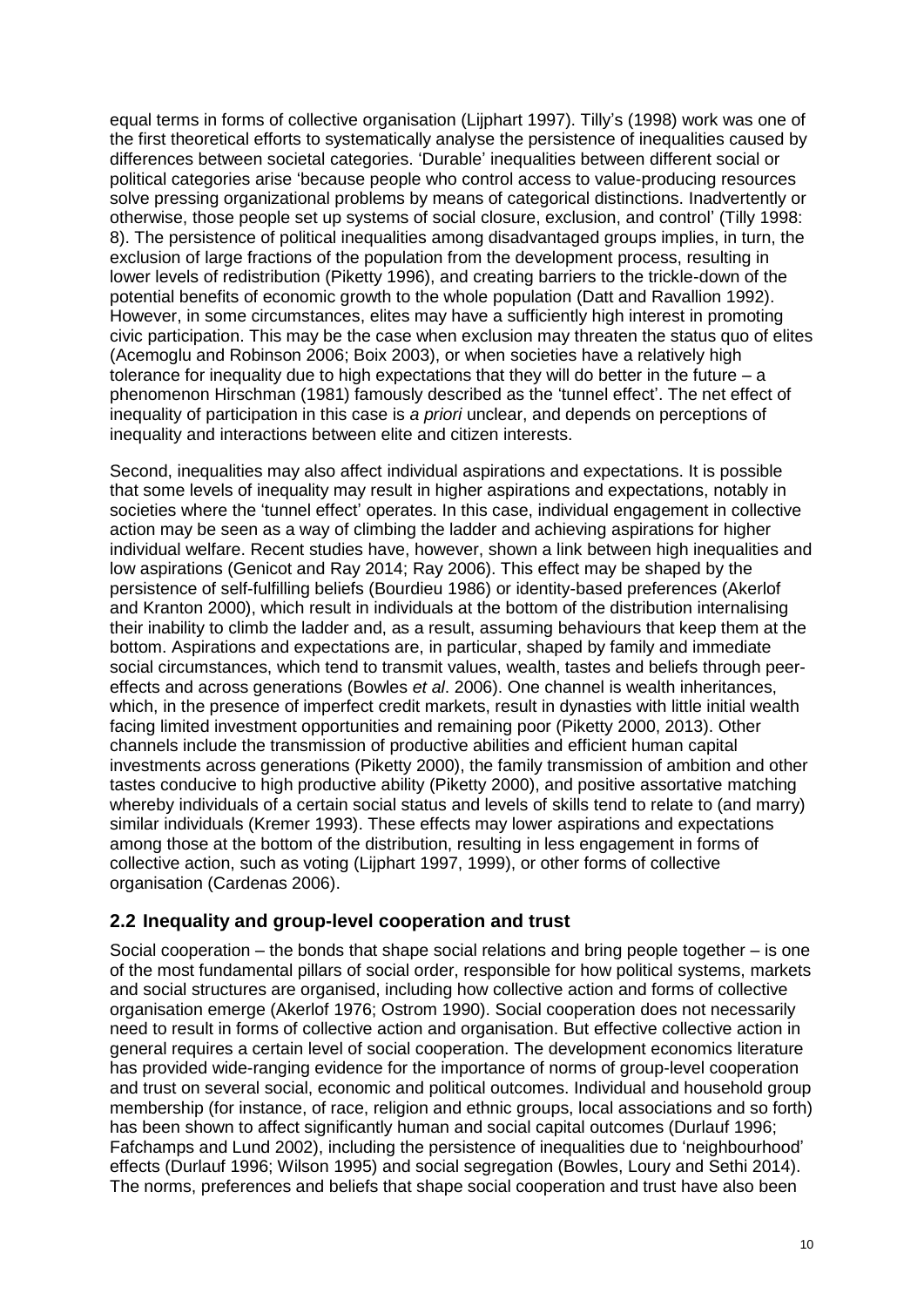shown to be central to how people relate to each other, how collective action emerges and how citizens engage with state and non-state organisations (Algan and Cahuc 2010; Attanasio, Barr, Cardenas, Genicot and Meghir 2012; Bernard, Dercon and Taffesse 2011; Jappelli and Pistaferri 2000; Knack and Keefer 1997; Ray 2006). Social cooperation is also viewed as key to political and social stability (Varshney 2002; World Bank 2011). Group-level trust and cooperation are therefore likely to be central mechanisms to understanding how inequality affects collective action.

There is now a substantial literature on the formation of group cooperation (Axelrod and Hamilton 1981; Bowles and Gintis 2011; Gambetta 1988) and trust (Glaeser, Laibson, Scheinkman and Soutter 2000; Karlan, Möbius, Rosenblat and Szeidl 2009). While few studies to date have offered a systematic analysis of which causal mechanisms might explain why inequalities (and what inequalities) may sometimes break group cooperation and trust, recent literature has suggested that high levels of inequality may affect social preferences around trust, altruism and reciprocity (Attanasio *et al*. 2012; Bowles and Gintis 2011; Cox 2004; Gambetta 1988; Thöni, Tyran and Wengström 2012), preferences for egalitarianism (Alesina and Rodrik 1994; Alesina, Cozzi and Mantovan 2012) and individual beliefs grounded on people's expectations (about the behaviour of others and about future outcomes) (Manski 2004; Ray 2006; Schelling 1966). These behavioural channels are in turn likely to vary across gender, age, ethnicity, religion, caste and class (Alesina and LaFerrara 2005; Banerjee, Iyer and Somanathan 2005; Besley, Coate and Loury 1993; Eckel and Grossman 2001; Habyarimana *et al*. 2009), either leading to more inclusive local organisations or to further entrenching existing structural inequalities (Bowles *et al*. 2014. The net effect is *a priori* ambiguous and likely to depend on the levels of inequality observed *within groups* and *between groups*.

While some levels of heterogeneity between groups may facilitate collective action, particularly when elites may benefit from the collective good (Olson 1965), high levels of heterogeneity within groups (across ethnic and wealth levels) have been shown to reduce group cooperation at the local level (Alesina and LaFerrara 2005; Bardhan 2005; Miguel and Gugerty 2005). For instance, Alesina and LaFerrara (2002) have shown that that interpersonal trust is lower in communities with higher income inequality in the USA. Nunn and Wantchekon (2011) have traced the origins of the relationship between group inequalities and trust in Africa to the slave trade, which appears to still shape current associations between high inequality and low levels of trust at the community level. This literature suggests that more homogeneous groups are more likely to exhibit stronger levels of cooperation and trust.

However, internally homogeneous groups may also be characterised by forms of 'parochialism' (Bowles and Gintis 2004, 2011) when inequalities between groups are significant. leading to suspicion and discrimination against 'other' groups. In these cases, it is possible that high levels of inequality across different groups or communities will enhance collective action within those groups that will further increase the gap between different groups in the population. Anti-migrant attitudes or violence against non-native groups are examples of this phenomenon – what was described elsewhere as the 'dark side of social capital' (see Schelling 1966). Phenomena such as this may result in reductions in inter-group cooperation as different social groups drift apart (Akerlof and Kranton 2000; Hoffman, McCabe and Smith 1996; Kranton 1996). This point was made in Piketty (2013), who discussed how the increasing disconnection between the top 1 per cent and the rest of the population in several developed countries might result in further wealth accumulation at the top, and the exclusion of most of the population from the benefits of economic growth.

Another example of inequalities between groups leading to reductions in between-group cooperation and trust is that of local segregation into unequal communities. Benabou (1993), for instance, has shown that the provision of public goods and education opportunities are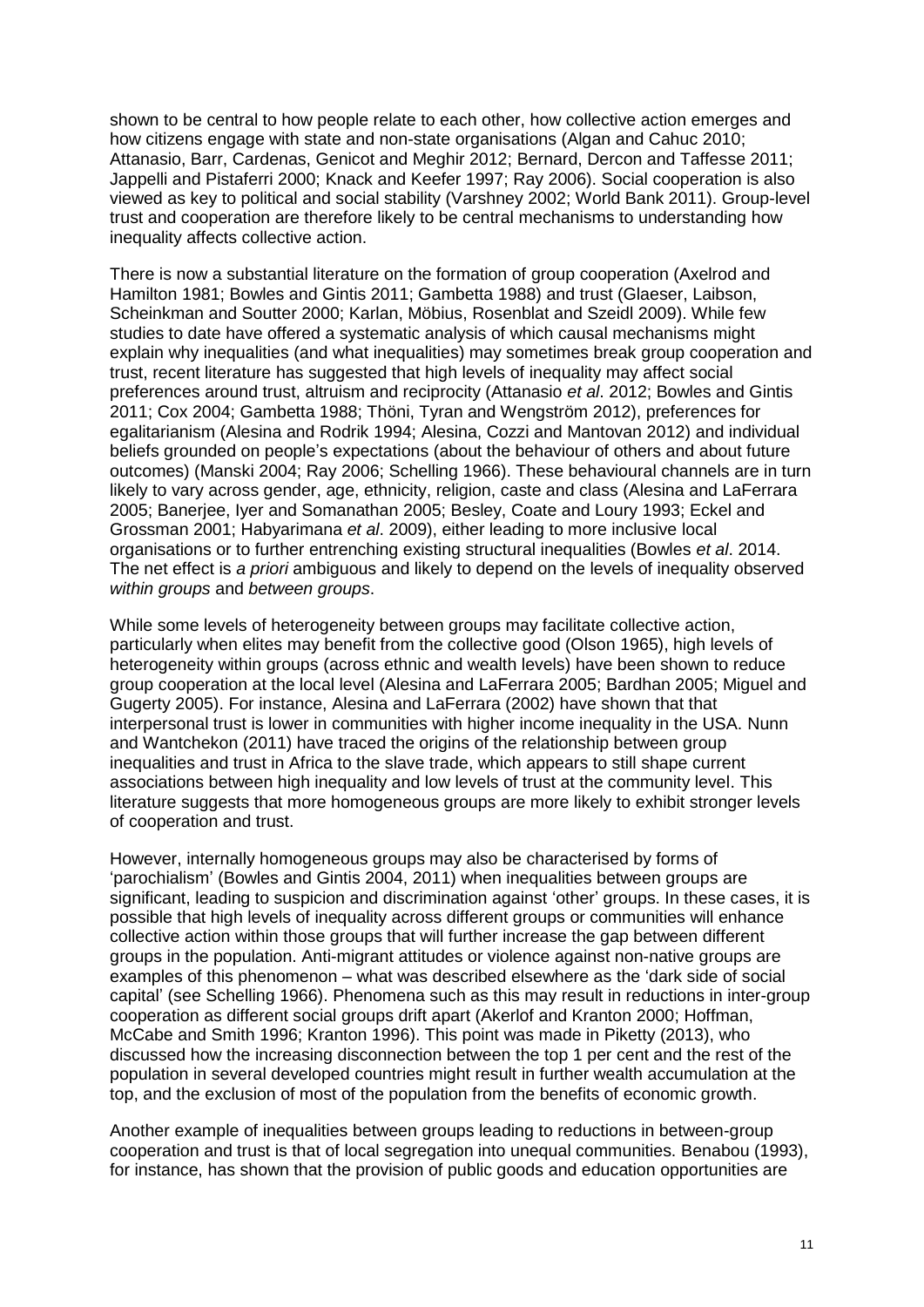greater in richer neighbourhoods than in the poorer neighbourhoods due to increased social segregation whereby higher wages for skilled labour and increases in land prices exclude lower income groups from moving into better-off neighbourhoods. As segregation is practiced by upper income groups, the cost of acquisition of human capital rises in poorer neighbourhoods due both to the deterioration of public goods and the lack of spillover effects that usually originate from a larger pool of skilled labour. In a seminal paper, Cutler and Glaeser (1997) found that a one-standard-deviation decrease in segregation would eliminate one-third of the black–white differential in schooling and employment outcomes in the USA. Other studies have suggested that neighbourhood characteristics, such as average educational level of adults, contribute to poverty-inducing factors such as teenage pregnancy and low-level schooling achievement among the young (Durlauf 2000). Wilson (1995) famously argued that residential segregation may contribute towards labour market discriminations and, consequently, to differences in initial opportunities between those individuals that live in better areas and those that live in less desirable residential districts (see also Sethi and Somamathan 2004). Furthermore, because credit constraints tend to accentuate forms of residential segregation, credit imperfections, local segregation and discrimination can operate together and lead to a cumulative process of socially inefficient persistent inequality (Piketty 2000). Low levels of cooperation and trust between groups may, in turn, affect the effectiveness and outcomes of forms of collective action.

#### <span id="page-11-0"></span>**2.3 Efficiency and coordination of collective organisations in the presence of inequalities**

In addition to individual participation and group cooperation and trust, inequality may also affect the efficiency of collective action organisations in achieving common goals and their ability to coordinate collective action in ways that minimise free-riding and moral hazard problems. First, high levels of inequality within collective action groups or organisations could lead to bargaining disputes over the benefits of collective action, resulting in less than efficient outcomes, because most of the energy and time of the group is spent in resolving conflicts (Bardhan 2005). Second, negotiation and enforcement costs in cooperative arrangements may increase when inequality within the group is high (Bardhan 2005; Miguel and Gugerty 2005). In particular, monitoring free-riding and moral hazard behaviours may be more difficult to achieve in heterogeneous groups (Arnott and Stiglitz 1991; Ben-David 1998).

These effects are, however, dependent on the interests of elites. Acemoglu and Robinson (2006) and North *et al*. (2009) have argued, respectively, that 'inclusive institutions' and 'open access societies' may emerge when they are in the interests of elites. Similar mechanisms could be at play at the level of local collective action organisations if the elites that participate in these groups have a vested interest in the outcome of collective action (Bardhan 2005; Olson 1965). In that case, it is possible that inequalities may not matter much for the efficiency of the group. However, it is also possible that elites may either engage in rent-seeking activities or disengage from the group. Banerjee *et al*. (2001) show that within-group inequality has resulted in lower efficiency in sugar cooperatives in Maharashtra, India, due to rent-seeking behaviour from wealthier cooperative members, who maintain low sugar prices in order to benefit (economic and socially) from rents that are generated by the cooperative. Elites may also stop using local public goods (such as schools and health care), leading to forms of neighbourhood or community segregation (Bardhan 2005).

One particularly relevant example is when elite interests in highly unequal groups lead to failures in how collective action may be used in redistribution demands. As discussed above, Piketty (1996) shows how rises in inequality may be accompanied by reductions in redistribution. These effects could, for instance, explain the prevalence of inefficient, nonprogressive or even regressive fiscal systems. In a survey of tax incidence in a sample of 20 developing and in transition countries, Chu, Davoodi and Gupta (2000) found that tax systems were progressive in just over a third of cases. About a fifth of all cases were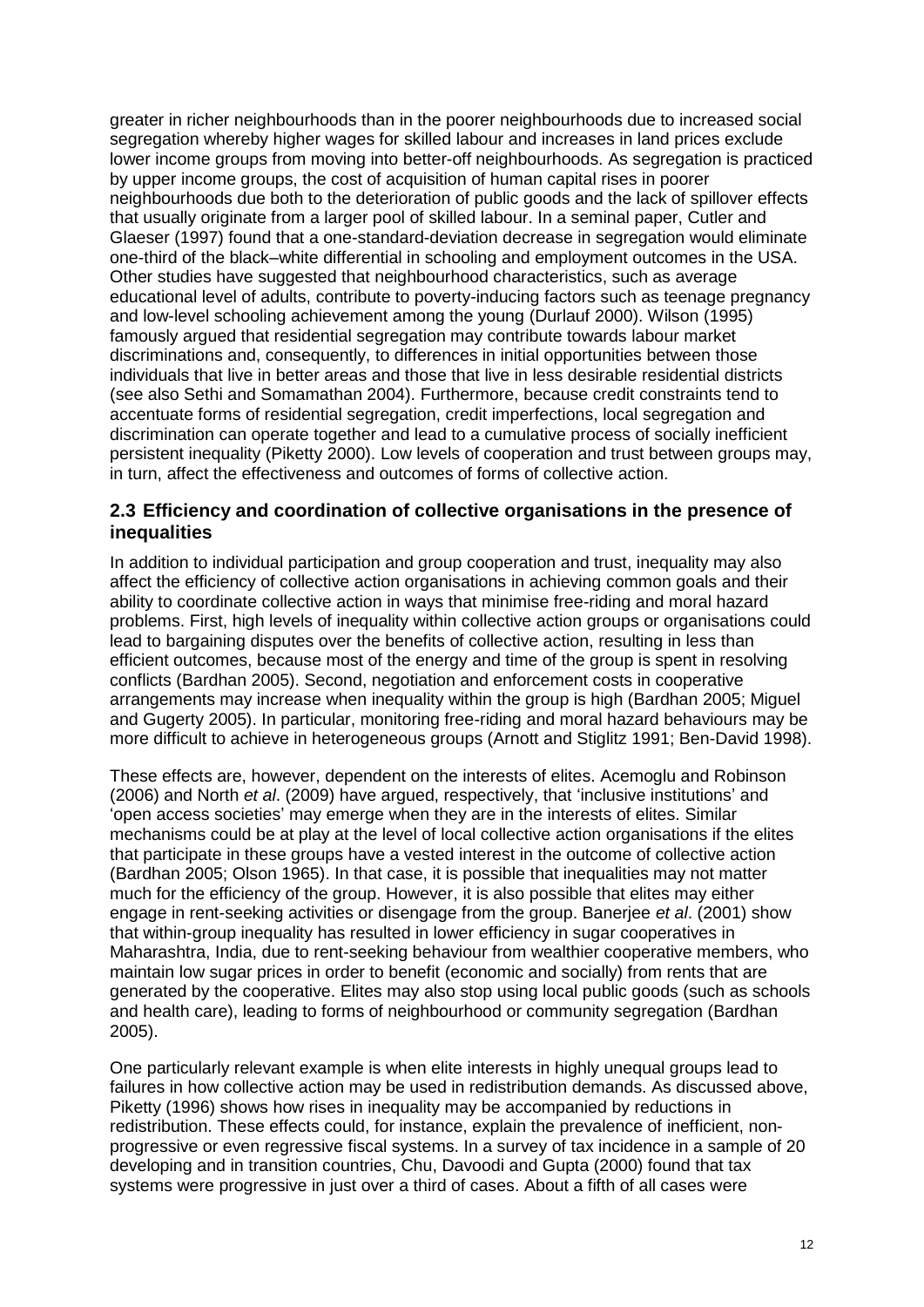regressive and the remainder neutral. Implementing progressive tax systems in developing countries is very difficult, given the existence of weak governments, influenced by elites and affected by corruption, political interests, the persistence of high tax evasion and the existence of very small taxable income bases (Newbery and Stern 1987; Radian 1980). Inequalities may exacerbate this situation due to failures in the coordination of collective action for more redistribution.

### <span id="page-12-0"></span>3 Final remarks: a new research agenda?

The sections above discuss how income inequality may affect collective action through changes in individual motivations to participate in collective organisations, in norms of group cooperation and trust, and in the efficiency and coordination of collective action. These are important effects because they may in turn weaken the role of collective action in reducing inequalities further in the future. Historically, local communities, citizens' associations and several other types of local organisations have played important roles in social demands for redistributive policies, social justice and the protection of vulnerable population groups. But, paradoxically, high levels of inequality may weaken the very forces that may curtail unjust social, economic and political differences across the world. In other words, high levels of income and wealth inequality may result in the prevalence of norms and institutions that will perpetuate inequalities further. Addressing this issue is key to debates on economic development because the relationship between rising income inequality, social cooperation and collective action is central to understanding how societies transition to inclusiveness, or remain trapped in vicious cycles of underdevelopment and sociopolitical instability.

These complex relationships remain, however, under-researched. In particular, several fundamental but so far unanswered questions emerge from the discussion above:

- (i) What levels of income inequality cause the breakdown of participation, social cooperation and the efficiency of collective action organisations?
- (ii) What types of inequality matter for collective action?
- (iii) How do the effects of inequality vary across the internal structure and organisation of different collective action groups?
- (iv) How do we identify empirically the causal mechanisms that underlie the theoretical and *a priori* unclear – association between income inequality and local collective action?

The discussion in this paper emphasised the potential role of income inequality in shaping collective action, but had less to say about the levels of inequality that may matter. Olson (1965) argued that some level of inequality may lead to more collective action in the provision of pure public goods because the better-off members of the group (those with a higher share of the income pie) would have a vested interest in the increased provision of the good. At the same time, a higher share of incomes and wealth ensures that elites contribute towards the setting up of the collective action group by compensating them for initial costs (which are typically borne by elites) (see also Wade 1988). Others, such as Banerjee *et al*. (2001), have documented the negative externalities that may result in the provision of collective goods when inequalities between members of the group are high. It is, therefore, likely that the effects of inequality on collective action depend on the levels of initial inequality. The model developed in Bardhan, Ghatak and Karaivanov (2006) illustrates some of these points in the case of the management of common property resources. Further research is needed across other different forms of collective action.

In addition to levels, different types of inequality may also matter differently to collective action. Inequality is a multidimensional phenomenon and it is therefore likely that not all dimensions of inequality shape collective action in similar ways. It is possible to envisage a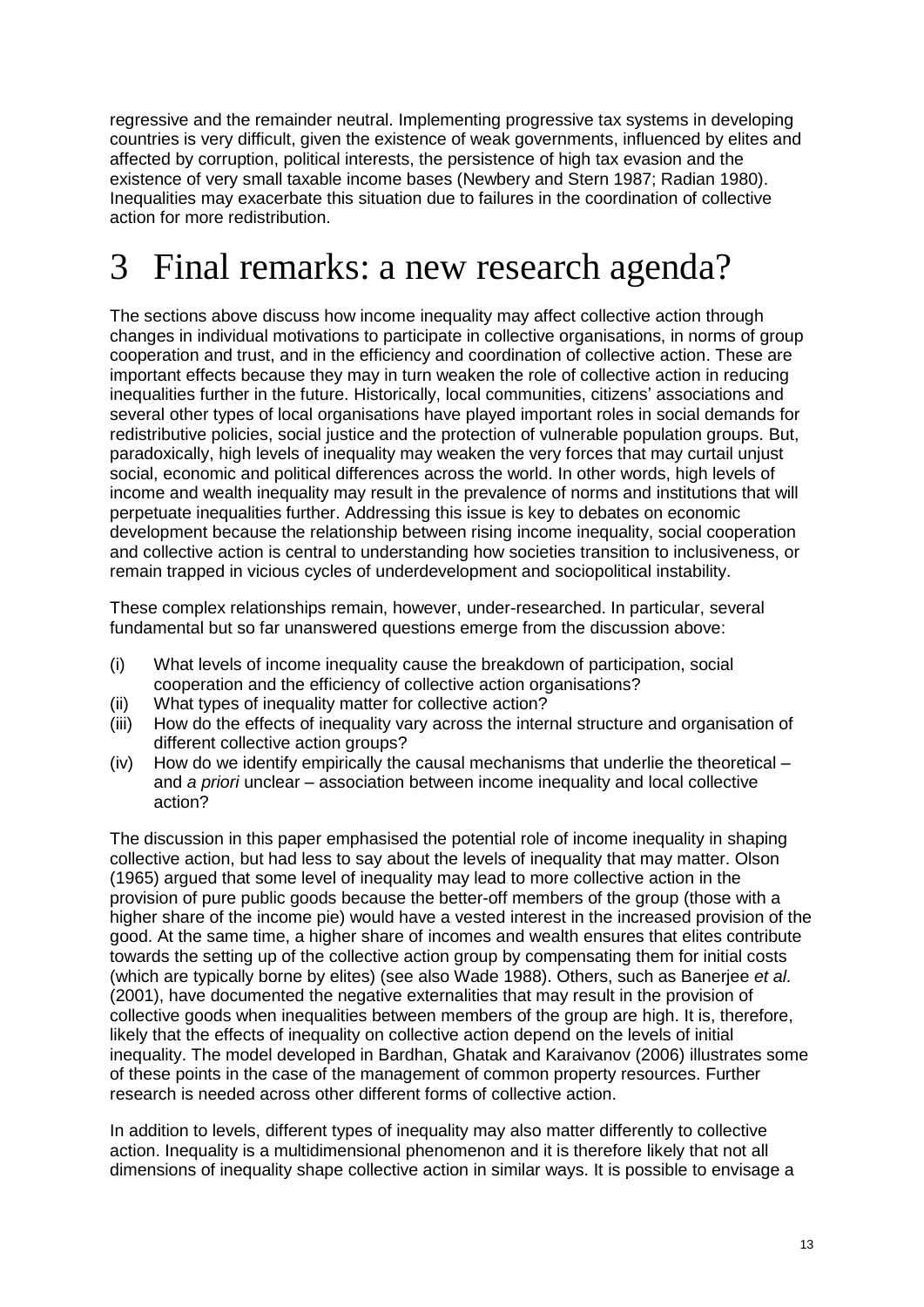situation in which some levels of income inequality may spur collective action because they compensate elites for the costs of initiating collective action (as in Olson 1965). In this case, elites benefit because they take a higher share of the collective good. Those at the bottom of the distribution also benefit because the collective good yields positive externalities. In other words, those at the bottom of the distribution are better off than in a situation where the collective good is not produced. But income or wealth inequality may lead to opposite effects when wealth differentials exist alongside other dimensions of inequality such as caste, class or ethnic-based discrimination, whereby elites are able to manipulate the structures of collective action in order to appropriate most of the gains at the cost of other members of the group (Banerjee *et al*. 2001; Gaspart and Platteau 2006). Social distances between members of collective action groups may also affect individual participation in the group and the structures of within-group cooperation (Cardenas 2006; Gaspart and Platteau 2006). To date, limited research has been conducted on how different types of inequalities may interact in shaping the functioning of collective action arrangements.

In terms of the internal structure and organisation of collective action groups, the paper has implicitly assumed that collective action groups are mostly self-governing and contributions are voluntary. But the structure of the collective action group may affect substantially the relationship between inequality and collective action in two ways: (i) whether the group is self-regulatory or whether a common authority can enforce taxation and use that to provide public goods (Baland and Platteau 2006; Bardhan *et al*. 2006), or (ii) whether contributions to the collective good are voluntary or regulated (Baland and Platteau 2006; Janssen and Ostrom 2006). In addition, the aim of the collective action group may also shape how income inequality may affect collective action through the mechanisms discussed in the previous section. For instance, trade unions and common-property-resources user groups may act in entirely different ways because the collective good that emerges from these different forms of collective action may yield different externalities. Trade unions result in a collective good (higher salaries) with positive externalities. In this case, it is possible that inequalities within the group matter less than in the case of common property resources, where negative externalities in the use of the resource (lower availability of local resources) may facilitate appropriation by the wealthier and more powerful (Bardhan *et al*. 2006; Janssen and Ostrom 2006). The question of how the effects of income inequality on collective action may vary across different types of groups is a very compelling area of future research as different forms of collective action may produce an array of development outcomes in different parts of the world.

<span id="page-13-0"></span>Finally, the answers to the questions above are partly constrained by empirical limitations, particularly in terms of the availability of data that can be compared across countries. Despite recent improvements, the systematic compilation of data on inequality still faces considerable challenges (particularly beyond a handful of mostly developed countries). Data on collective action are also difficult to find beyond a small number of countries, limiting how we can currently address the questions discussed above. The analysis of the causal mechanisms that may shape the relationship between inequality and collective action presents further difficulties. However, recent developments in behavioural economics, and a closer relationship between economics, sociology and social psychology research, has offered new insights into foundations of social cooperation, trust and individual preferences for pro-social norms (see Cardenas and Carpenter 2008). In addition, new links between behavioural data and socioeconomic outcomes indicate that progress in this area of research may be possible. Data on collective organisations are also being collected more systematically in large socioeconomic surveys – such as the Living Standards Measurement Study (LSMS) and Demographic and Health Surveys (DHS) Program – showing a promising avenue for future comparative empirical work across countries.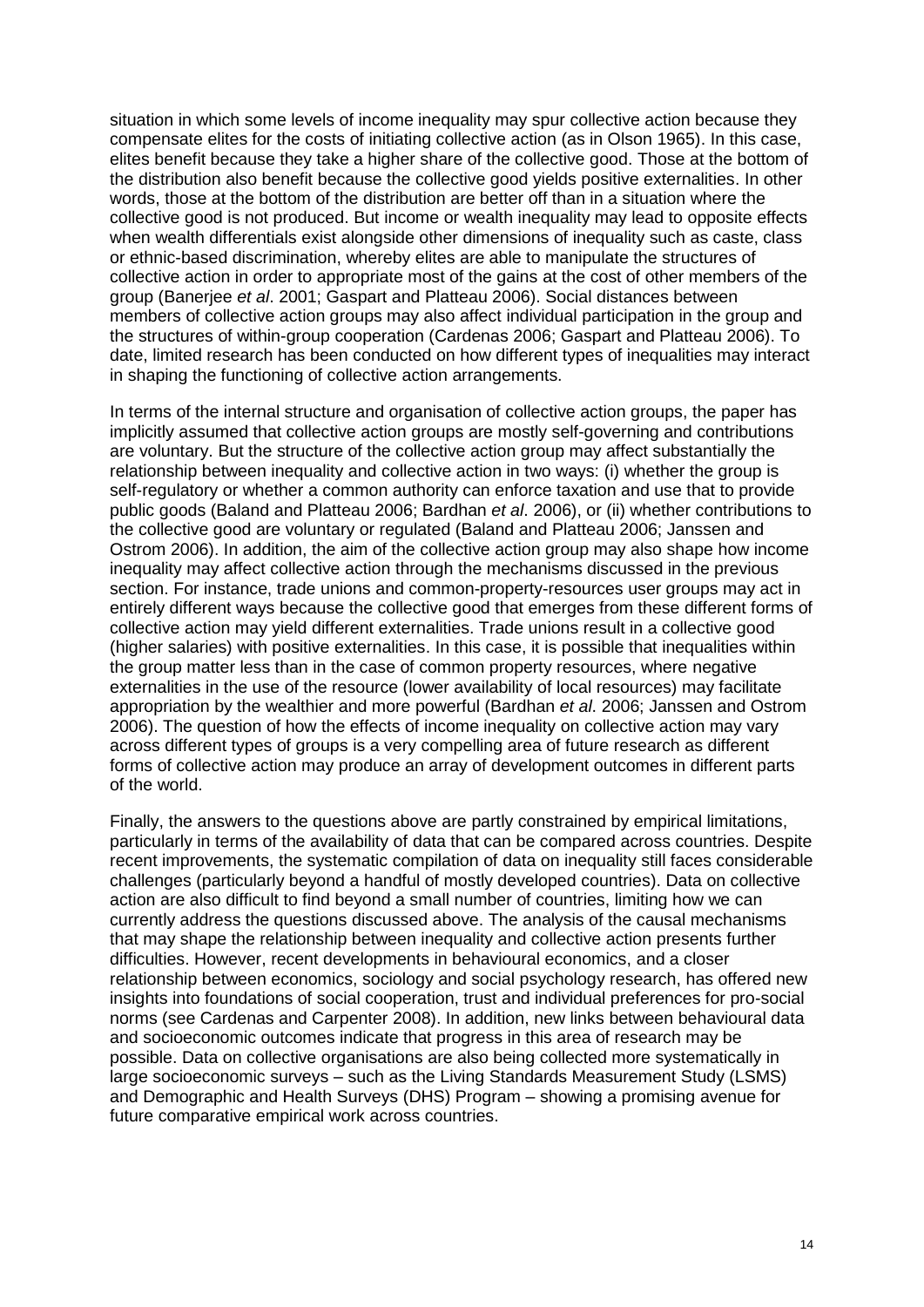#### References

- Acemoglu, D. and Robinson, J. (2012) *Why Nations Fail: The Origins of Power, Prosperity and Poverty*, London: Profile Books
- Acemoglu, D. and Robinson, J. (2006) *Economic Origins of Dictatorship and Democracy*, Cambridge: Cambridge University Press
- Akerlof, G.A. (1976) 'The Economics of Caste and of the Rat Race and Other Woeful Tales', *Quarterly Journal of Economics* 90.4: 599–617
- Akerlof, G.A. and Kranton, R.E. (2000) 'Economics and Identity', *Quarterly Journal of Economics* 115.3: 715–53
- Alesina, A. and LaFerrara, E. (2005) 'Ethnic Diversity and Economic Performance', *Journal of Economic Literature* 43: 762–800
- Alesina, A. and LaFerrara, E. (2002) 'Who Trusts Others?', *Journal of Public Economics* 85: 207–34
- Alesina, A. and Rodrik, D. (1994) 'Distributive Politics and Economic Growth', *Quarterly Journal of Economics* 109.2: 465–90
- Alesina, A.; Cozzi, G. and Mantovan, N. (2012) 'The Evolution of Ideology, Fairness and Redistribution', *Economic Journal* 122.565: 1244–61
- Algan, Y. and Cahuc, P. (2010) 'Inherited Trust and Growth', *American Economic Review* 100.5: 2060–92
- Arnott, R. and Stiglitz, J. (1991) 'Moral Hazard and Nonmarket Institutions: Dysfunctional Crowding Out or Peer Monitoring?', *American Economic Review* 8.1: 179–90
- Atkinson, A. and Piketty, T. (2010) *Top Incomes: A Global Perspective*, Oxford: Oxford University Press
- Atkinson, A. and Piketty, T. (2007) *Top Incomes over the Twentieth Century: A Contrast Between Continental European and English-Speaking Countries*, Oxford: Oxford University Press
- Attanasio, O.; Barr, A.; Cardenas, J.C.; Genicot, G. and Meghir, C. (2012) 'Risk Pooling, Risk Preferences and Social Networks', *American Economic Journal: Applied Economics* 4.2: 134–67

Axelrod, R. and Hamilton, W. (1981) 'The Evolution of Cooperation', *Science* 211: 1390–96

- Baland, J-M. and Platteau, J-P. (2006) 'Collective Action on the Commons: The Role of Inequality', in J-M. Baland, P. Bardhan and S. Bowles (eds), *Inequality, Cooperation, and Environmental Sustainability*, Princeton NJ: Princeton University Press
- Baland, J-M.; Bardhan, P. and Bowles, S. (eds), *Inequality, Cooperation, and Environmental Sustainability*, Princeton NJ: Princeton University Press
- Banerjee, A.; Iyer, L. and Somanathan, R. (2005) 'History, Social Divisions and Public Goods in Rural India', *Journal of the European Economic Association* 3: 639–47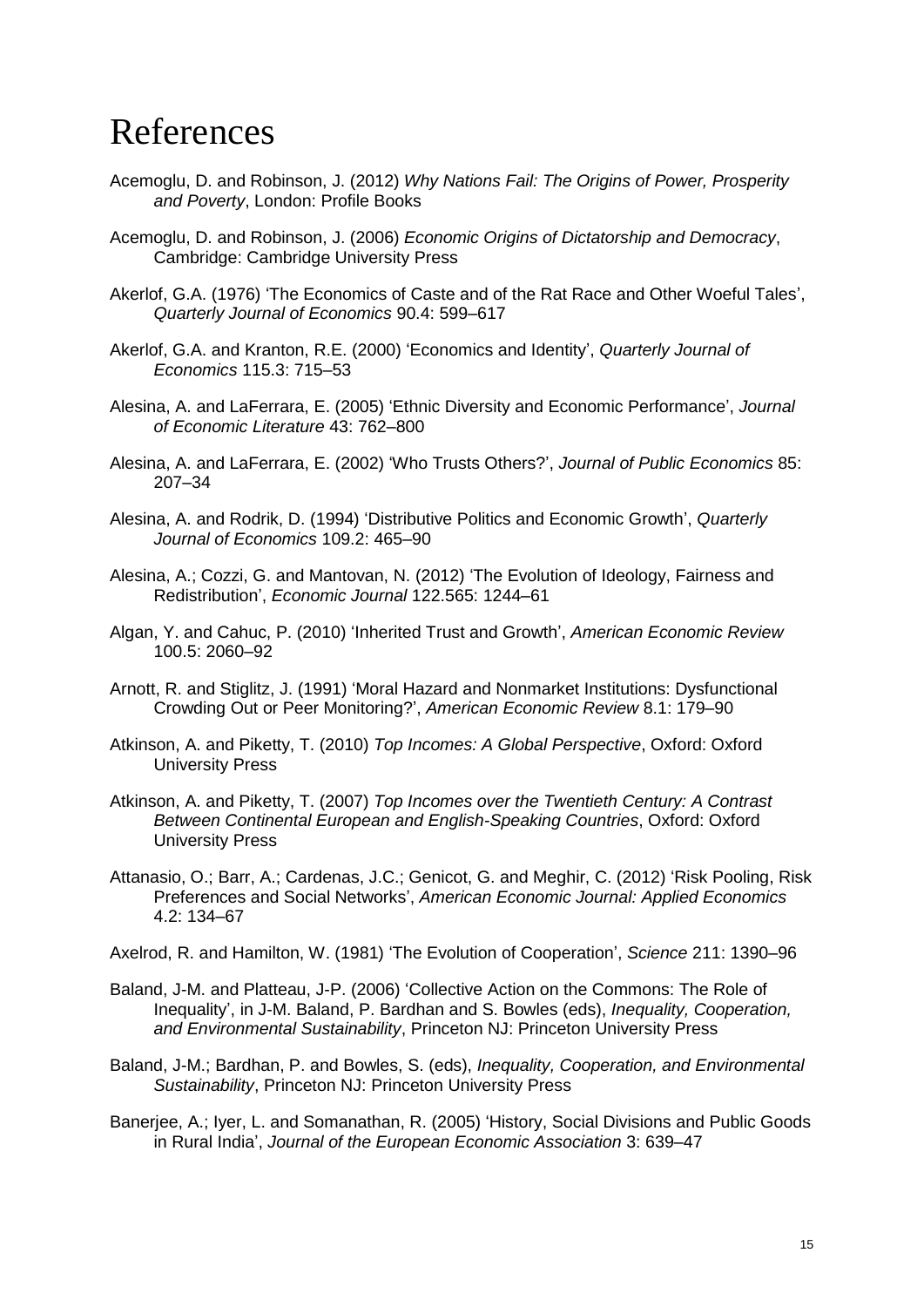- Banerjee, A.; Mookherjee, D.; Munshi, K. and Ray, D. (2001) 'Inequality, Control Rights, and Rent Seeking: Sugar Cooperatives in Maharashtra', *Journal of Political Economy* 109.1: 138–90
- Bardhan, P. (2005) *Scarcity, Conflicts, and Cooperation*, Cambridge MA: MIT Press
- Bardhan, P.; Ghatak, M. and Karaivanov, A. (2006) 'Inequality and Collective Action', in J-M. Baland, P. Bardhan and S. Bowles (eds), *Inequality, Cooperation, and Environmental Sustainability*, Princeton NJ: Princeton University Press
- Barrett, C. (2005) (ed.) *The Social Economics of Poverty: On Identities, Communities, Groups and Networks*, Oxford/New York: Routledge
- Becker, G.S. (1967) 'Crime and Punishment: An Economic Approach', *Journal of Political Economy* 76.2: 169–217
- Ben-David, D. (1998) 'Convergence Clubs and Subsistence Economies', *Journal of Political Economy* 55: 153–59
- Benabou, R. (1993) 'Workings of a City: Location, Education and Production', *Quarterly Journal of Economics* 108.3: 619–52
- Bernard, T.; Dercon, S. and Taffesse, A.S. (2011) *Beyond Fatalism: An Empirical Exploration of Self-Efficacy and Aspirations Failure in Ethiopia*, Working Paper 2011-03, Oxford: Centre for the Study of African Economies, University of Oxford
- Besley, T. and Persson, T. (2011) *Pillars of Prosperity: The Political Economics of Development Clusters*, Princeton NJ: Princeton University Press
- Besley, T.; Coate, S. and Loury, G. (1993) 'The Economics of Rotating Savings and Credit Associations', *American Economic Review* 83: 792–810
- Birdsall, N. and Londoño, J.L. (1997) 'Asset Inequality Matters: An Assessment of the World Bank's Approach to Poverty Reduction', *American Economic Review* 87: 32–37
- Boix, C. (2003) *Democracy and Redistribution*, New York NY: Cambridge University Press
- Bourdieu, P. (1986) *Distinction: A Social Critique of the Judgment of Taste*, London: Taylor & Francis
- Bowles, S. and Gintis, H. (2004) 'Persistent Parochialism: Trust and Exclusion in Ethnic Networks', *Journal of Economic Behavior & Organization* 55: 1–23
- Bowles, S. and Gintis, H. (2011) *A Cooperative Species: Human Reciprocity and Its Evolution*, Princeton NJ: Princeton University Press
- Bowles, S.; Durlauf, S. and Hoff, K. (2006) *Poverty Traps*, Princeton NJ: Princeton University Press
- Bowles, S.; Loury, G and Sethi, R. (2014) 'Group Inequality', *Journal of the European Economic Association* 12.1: 129–52
- Cardenas, J.C. (2006) 'Wealth Inequality and Overexploitation of the Commons: Field Experiments in Colombia', in J-M. Baland, P. Bardhan and S. Bowles (eds), *Inequality, Cooperation, and Environmental Sustainability*, Princeton NJ: Princeton University Press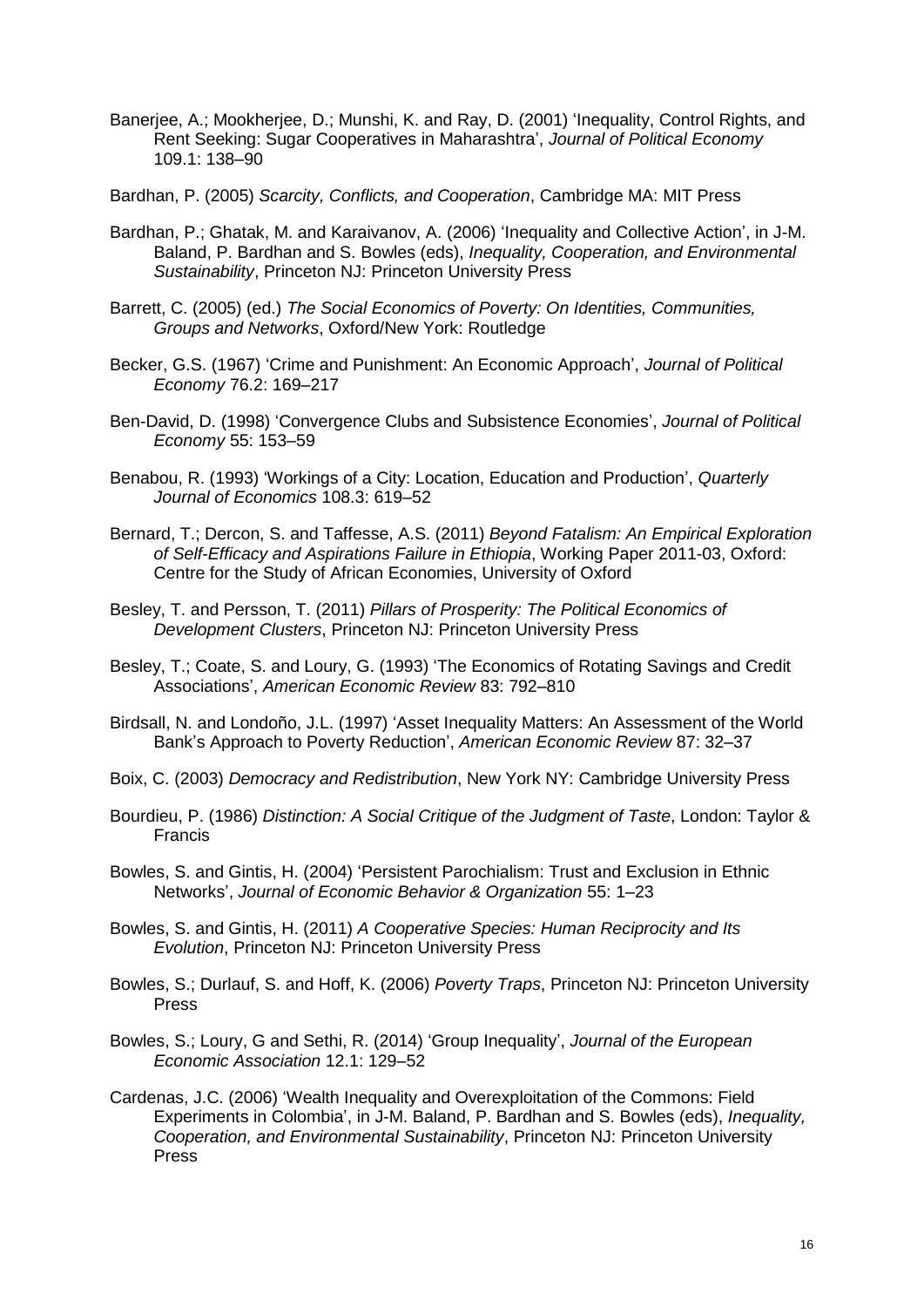- Cardenas, J.C. and Carpenter, J. (2008) 'Behavioural Development Economics: Lessons from Field Labs in the Developing World', *Journal of Development Studies* 44: 311–388
- Chu, K.; Davoodi, H. and Gupta, S. (2000) *Income Distribution and Tax, and Government Spending in Developing Countries*, WIDER Working Paper 214, Helsinki: UNU/WIDER
- Coleman, J. (1990) *Foundations of Social Theory*, Cambridge MA: Belknap
- Cox, J. (2004) 'How to Identify Trust and Reciprocity', *Games and Economic Behavior* 46: 260–81
- Cutler, D. and Glaeser, E. (1997) 'Are Ghettos Good or Bad?', *Quarterly Journal of Economics* 112.3: 827–72
- Datt, G. and Ravallion, M. (1992) 'Growth and Redistribution Components of Changes in Poverty Measures: A Decomposition with Applications to Brazil and India in the 1980s', *Journal of Development Economics* 38.2: 275–95
- Durlauf, S. (2006) 'Groups, Social Influences and Inequality', in S. Bowles, S.N. Durlauf and K. Hoff (eds), *Poverty Traps*, Princeton NJ: Princeton University Press
- Durlauf, S.N. (2000) 'The Membership Theory of Poverty: The Role of Group Affiliations in Determining Socio-economic Outcomes', Dept. of Economics, mimeo, University of **Wisconsin**
- Durlauf, S. (1996) 'A Theory of Persistent Income Inequality', *Journal of Economic Growth* 1: 75–93
- Easterly, W. and Levine, R. (1997) 'Africa's Growth Tragedy: Policies and Ethnic Divisions', *Quarterly Journal of Economics* 112: 1202–50
- Easterly, W.; Ritzen, J. and Woolcock, M. (2006) 'Social Cohesion, Institutions, and Growth', *Economics and Politics* 18.20: 103–120
- Eckel, C. and Grossman, P.J. (2001) 'The Relative Price of Fairness: Gender Differences in a Punishment Game', *Journal of Economic Behavior and Organization* 30.2: 143–58
- Engerman, S. and Sokoloff, K. (2002) *Factor Endowments, Inequality and Paths of Development Among New World Economics*, NBER Working Paper 9259, Cambridge MA: National Bureau of Economic Research
- Esteban, J. and Ray, D. (1994) 'On the Measurement of Polarization', *Econometrica* 62: 819–52
- Esteban, J. and Schneider, G. (2008) 'Polarization and Conflict: Theoretical and Empirical Issues', *Journal of Peace Research* 45.2: 131–41
- Fafchamps, M. (1992) 'Solidarity Networks in Pre-Industrial Societies: Rational Peasants in a Moral Economy', *Economic Development and Cultural Change* 41.2: 147–73
- Fafchamps, M. and Lund, S. (2002) 'Risk-Sharing Networks in Rural Philippines', *Journal of Development Economics* 71: 261–87
- Fajnzylber, P.; Lederman, D. and Loayza, N., 1998. *Determinants of Crime Rates in Latin America and the World: An Empirical Assessment*, Washington DC: World Bank
- Freeman, R.B. and Medoff, J.L. (1984) *What Do Unions Do?*, New York: Basic Books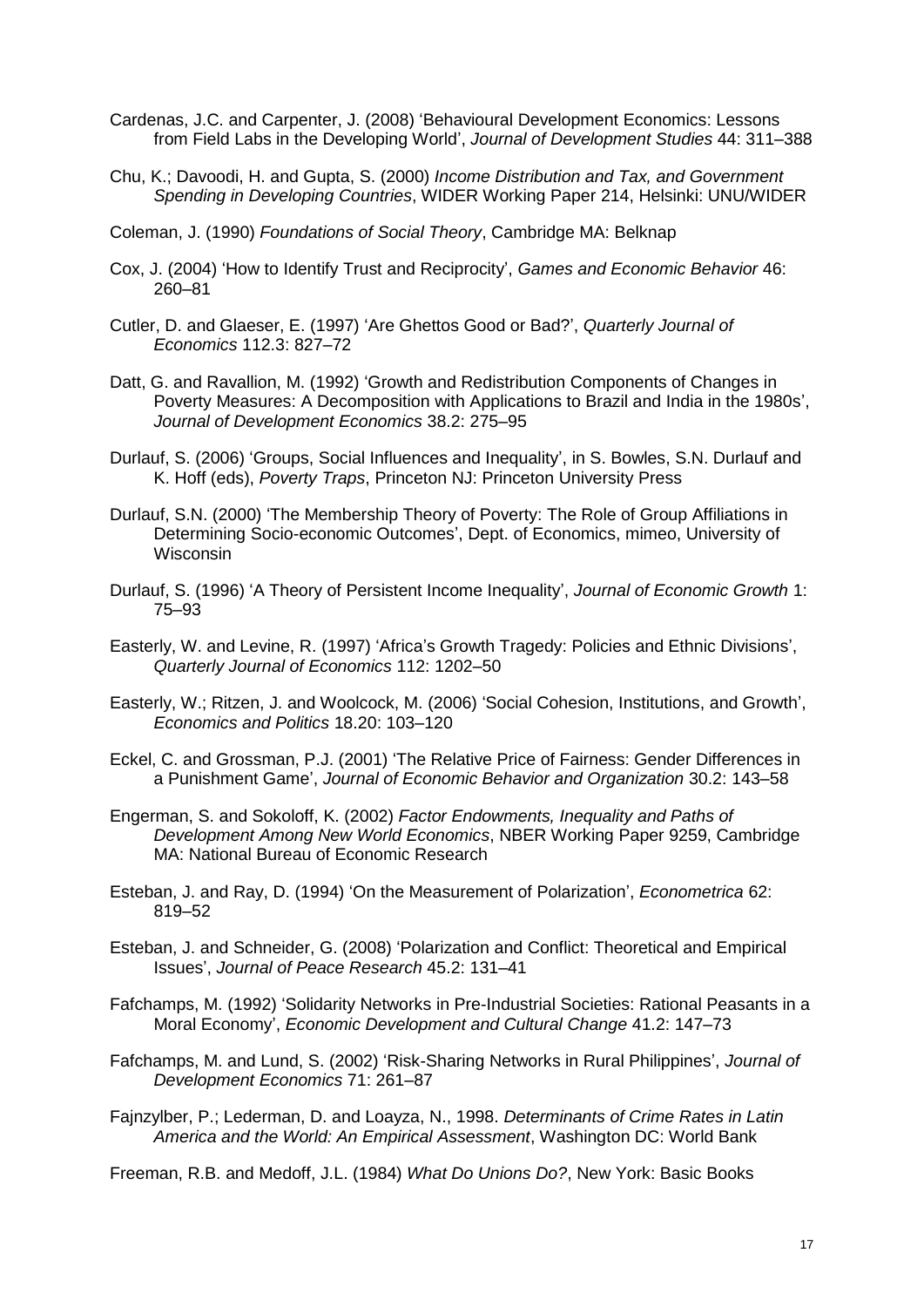- Galor, O. and Zeira, J. (1993) 'Income Distribution and Macroeconomics', *Review of Economic Studies* 60.1: 35–52
- Gambetta, D. (1988) *Trust: Making and Breaking Cooperative Relations*, New York: **Blackwell**
- Gaspart, F. and Platteau, J-P. (2006) 'Heterogeneity and Collective Action for Effort Regulation: Lessons from Senegalese Small-Scale Fisheries', in J-M. Baland, P. Bardhan and S. Bowles (eds), *Inequality, Cooperation, and Environmental Sustainability*, Princeton NJ: Princeton University Press
- Genicot, G. and Ray, D. (2014) *Aspirations and Inequality*, NBER Working Paper 19976, Cambridge MA: National Bureau of Economic Development
- Glaeser, E.; Laibson, D.; Scheinkman, J. and Soutter, C. (2000) 'Measuring Trust', *Quarterly Journal of Economics* 115.3: 811–46
- Gottschalk, R. (2003) 'Inequality and the Macro-Economy in Latin America', Consultancy Report prepared for the Department for International Development (internal document)
- Gupta, K.D. (1990) *The Economics of Political Violence: The Effect of Political Instability on Economic Growth*, New York: Praeger
- Gurr, T.R. (1970) *Why Men Rebel*, Princeton NJ: Princeton University Press
- Habyarimana, J.; Humphreys, M.; Posner, D. and Weinstein, J. (2009) *Coethnicity: Diversity and the Dilemmas of Collective Action*, New York: Russell Sage Foundation
- Hirschman, A. (1981) *Essays in Trespassing: Economics to Politics and Beyond*, Cambridge: Cambridge University Press
- Hoffman, E.; McCabe, K. and Smith, V. (1996) 'Social Distance and Other Regarding Behavior in Anonymous Dictator Games', *American Economic Review* 86.3: 653–60
- Janssen, M. and Ostrom, E. (2006) 'Adoption of a New Regulation for the Governance of Common-Pool Resources by a Heterogeneous Population', in J-M. Baland, P. Bardhan and S. Bowles (eds), *Inequality, Cooperation, and Environmental Sustainability*, Princeton NJ: Princeton University Press
- Jappelli, T. and Pistaferri, L. (2000) 'Using Subjective Income Expectations to Test for Excess Sensitivity of Consumption to Predicted Income Growth', *European Economic Review* 44: 337–58
- Justino, P. (2015) *Civil Unrest and Government Transfers in India*, IDS Evidence Report 108, Brighton: IDS
- Justino, P. (2013) 'Shared Societies and Armed Conflict: Costs, Inequality and the Benefits of Peace', in Clem McCartney and Wim Naudé (eds), *Shared Societies and Global Development*, Oxford: Club de Madrid
- Justino, P. (2007) *Carrot or Stick? Redistributive Transfers versus Policing in Contexts of Civil Unrest*, MICROCON Research Working Paper 3, MICROCON – A Micro-Level Analysis of Conflict, EU Integrated Project, Brighton: MICROCON, University of Sussex, www.microconflict.eu (accessed 28 May 2015)
- Justino, P. (2006) 'The Impact of Collective Action on Economic Development: Empirical Evidence from Kerala, India', *World Development* 34.7: 1254–70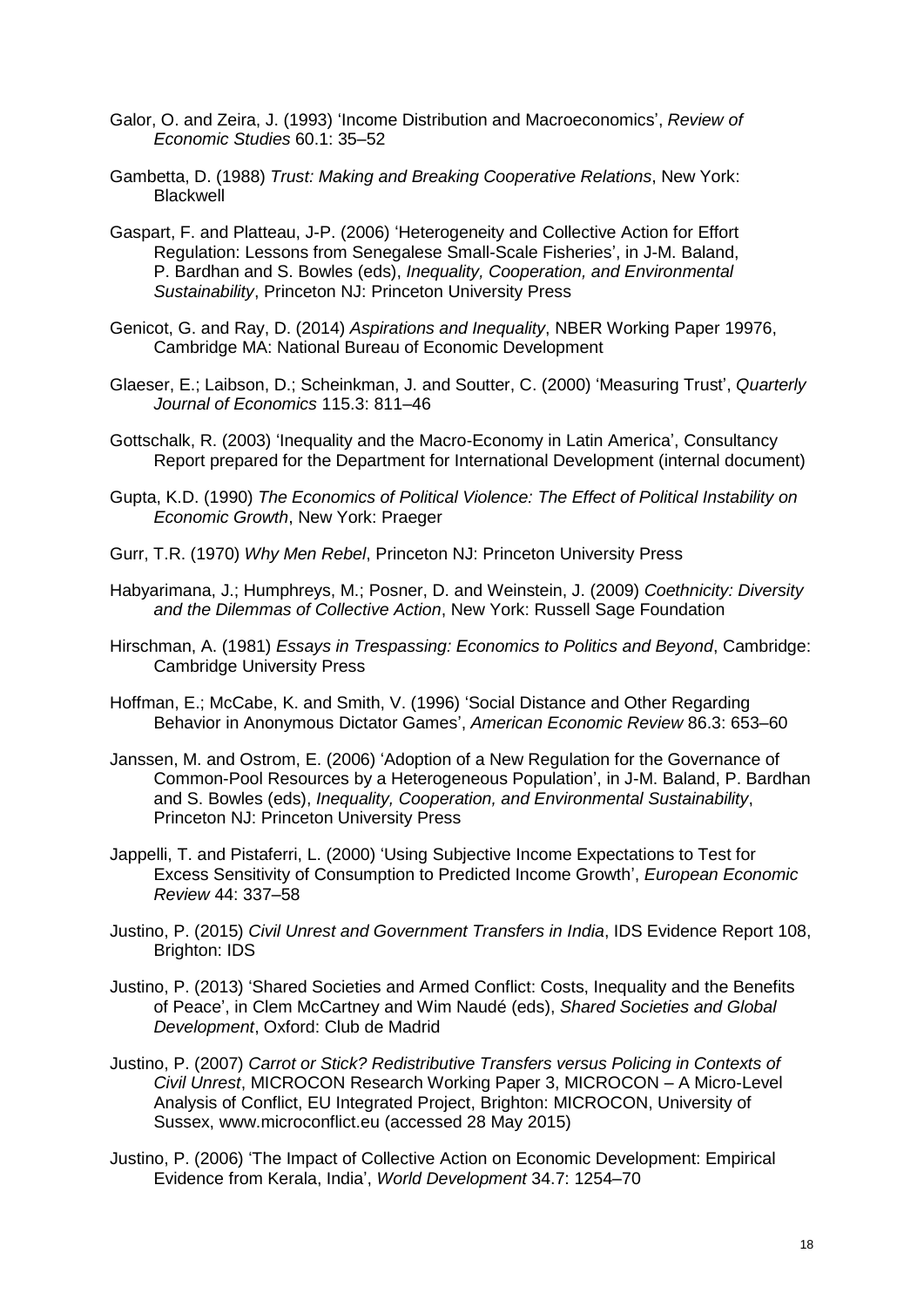- Karlan, D.; Möbius, M.; Rosenblat, T. and Szeidl, A. (2009) 'Trust and Social Collateral', *Quarterly Journal of Economics* 124.3: 1307–61
- Knack, S. and Keefer, P. (1997) 'Does Social Capital Have an Economic Payoff? A Cross-Country Investigation', *Quarterly Journal of Economics* 112.4: 1251–88
- Kranton, R. (1996) 'Reciprocal Exchange: A Self-Sustaining System', *American Economic Review* 86.4: 830
- Kremer, M. (1993) 'The O-Ring Theory of Economic Development', *Quarterly Journal of Economics* 108: 551–75
- Langer, A. (2004) *Horizontal Inequalities and Violent Conflict: The Case of Cote D'Ivoire*, CRISE Working Paper 13, Oxford: Centre for Research on Inequality, Human Security and Ethnicity, University of Oxford
- Lichbach, M.I. (1989) 'An Evaluation of "Does Economic Inequality Breed Political Conflict?" Studies', *World Politics* 41: 431–70
- Lijphart, A. (1999) *Patterns of Democracy: Government Forms and Performance in Thirty-Six Countries*, New Haven CT: Yale University Press
- Lijphart, A. (1997) 'Unequal Participation: Democracy's Unresolved Dilemma', *American Political Science Review* 91.1: 1–14
- Manski, C. (2004) 'Measuring Expectations', *Econometrica* 72.5: 1329–76
- McCulloch, N.; Winters, A. and Cirera, X. (2001) *Trade Liberalisation and Poverty: A Handbook*, London: Centre for Economic Policy Reseach
- Meltzer, A. and Richard, S. (1981) 'A Rational Theory of the Size of Government', *Journal of Political Economy* 89.5: 914–27
- Miguel, E. and Gugerty, M. (2005) 'Ethnic Diversity, Social Sanctions and Public Goods in Kenya', *Journal of Public Economics* 89.11–12: 2325–68
- Milanovic, B. (2011) *The Haves and Have-Nots: A Brief and Idiosyncratic History of Global Inequality*, New York: Basic Books
- Milanovic, B. (2002) 'True World Income Distribution, 1988 and 1993: First Calculations Based on Household Surveys Alone', *Economic Journal* 112: 51–92
- Montalvo, J. and Reynal-Querol, M. (2008) 'Discrete Polarization with an Application to the Determinants of Genocides', *Economic Journal* 118: 1835–65
- Muller, E. and Seligson, M.A. (1987) 'Inequality and Insurgency', *American Political Science Review* 81.2: 425–51
- Murphy, K.M.; Shleifer, A. and Vishny, R. (1989) 'Income Distribution, Market Size, and Industrialization', *Quarterly Journal of Economics* 104.3: 537–64
- Murshed, M. and Gates, S. (2005) 'Spatial-Horizontal Inequality and the Maoist Insurgency in Nepal', *Review of Development Economics* 9: 121–34
- Newbery, D. and Stern, N. (1987) *The Theory of Taxation for Developing Countries*, Oxford: Oxford University Press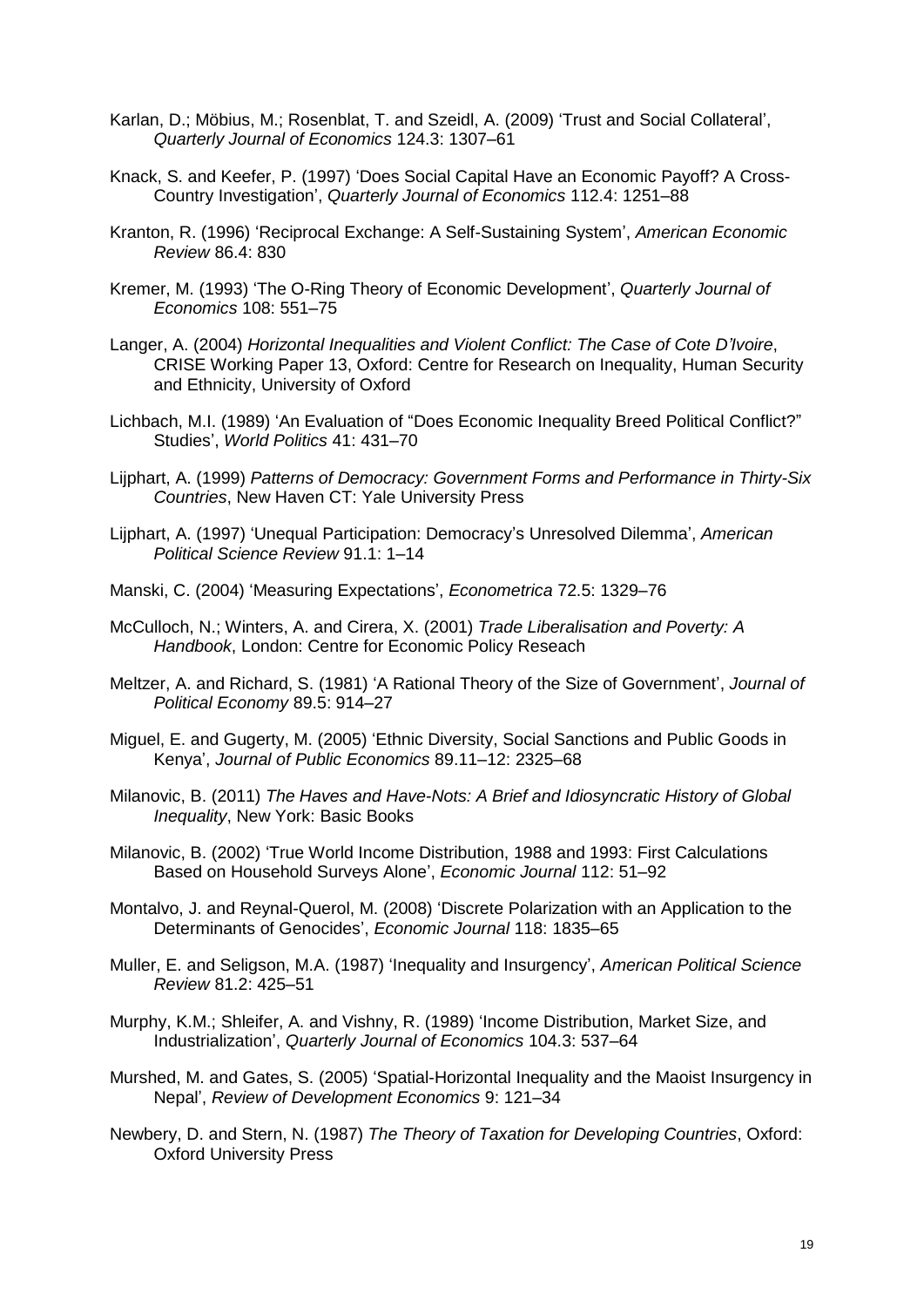- North, D. (1990) *Institutions, Institutional Change, and Economic Performance*, New York: Cambridge University Press
- North, D.; Wallis, J. and Weingast, B. (2009) *Violence and Social Orders: A Conceptual Framework for Interpreting Recorded Human History*, New York: Cambridge University Press
- Nunn, N. and Wantchekon, L. (2011) 'The Slave Trade and the Origins of Mistrust in Africa', *American Economic Review* 101.7: 3221–52
- Olson, M. (1965) *The Logic of Collective Action*, Cambridge MA: Harvard University Press
- Østby, G. (2006) *Horizontal Inequalities, Political Environment and Civil Conflict: Evidence from 55 Developing Countries*, CRISE Working Paper 28, Oxford: Centre for Research on Inequality, Human Security and Ethnicity, University of Oxford
- Ostrom, E. (1990) *Governing the Commons: The Evolution of Institutions for Collective Action*, Cambridge: Cambridge University Press
- Oxfam (2014) *Even It Up: Time to End Extreme Inequality*, Oxford: Oxfam
- Paige, J. (1975) *Agrarian Revolutions*, New York: Free Press
- Perotti, R. (1993) 'Political Equilibrium, Income Distribution and Growth', *Review of Economic Studies* 60.4: 755–76
- Piketty, T. (2013) *Capital in the Twenty First Century*, Cambridge MA: Belknap/Harvard
- Piketty, T. (2000) 'Theories of Persistent Inequality and Intergenerational Mobility', Chapter 8 in A. Atkinson and F. Bourguignon (eds), *Handbook of Income Distribution*, Vol. 1, Amsterdam: North-Holland
- Piketty, T. (1996) 'The Politics of Redistribution: Recent Developments and Research Perspectives', paper prepared for the 1996 meeting of the McArthur Foundation Costs of Inequality Project, Boston 3–5 May 1996
- Platteau, J-P. (2004) 'Monitoring Elite Capture in Community-Driven Development', *Development and Change* 35
- Putnam, R. (1993) *Making Democracy Work*, Princeton NJ: Princeton University Press
- Radian, A. (1980) *Resource Mobilization in Poor Countries*, London: Transaction Books
- Ravallion, M. (2013) 'More Relatively-Poor People in a Less Absolutely-Poor World', *Review of Income and Wealth* 59.1: 1–28
- Ravallion, M. (2005) 'A Poverty-Inequality Trade-off?', *Journal of Economic Inequality* 3.2: 169–81
- Ravallion, M. (1997) *Can High-Inequality Developing Countries Escape Absolute Poverty?*, Washington DC: World Bank
- Rawls, J. (1971) *A Theory of Justice*, Cambridge MA: Harvard University Press
- Ray, D. (2006) 'Aspirations, Poverty, and Economic Change', in A. Banerjee, R. Benabou and D. Mookherjee (ed.), *Understanding Poverty*, Oxford: Oxford University Press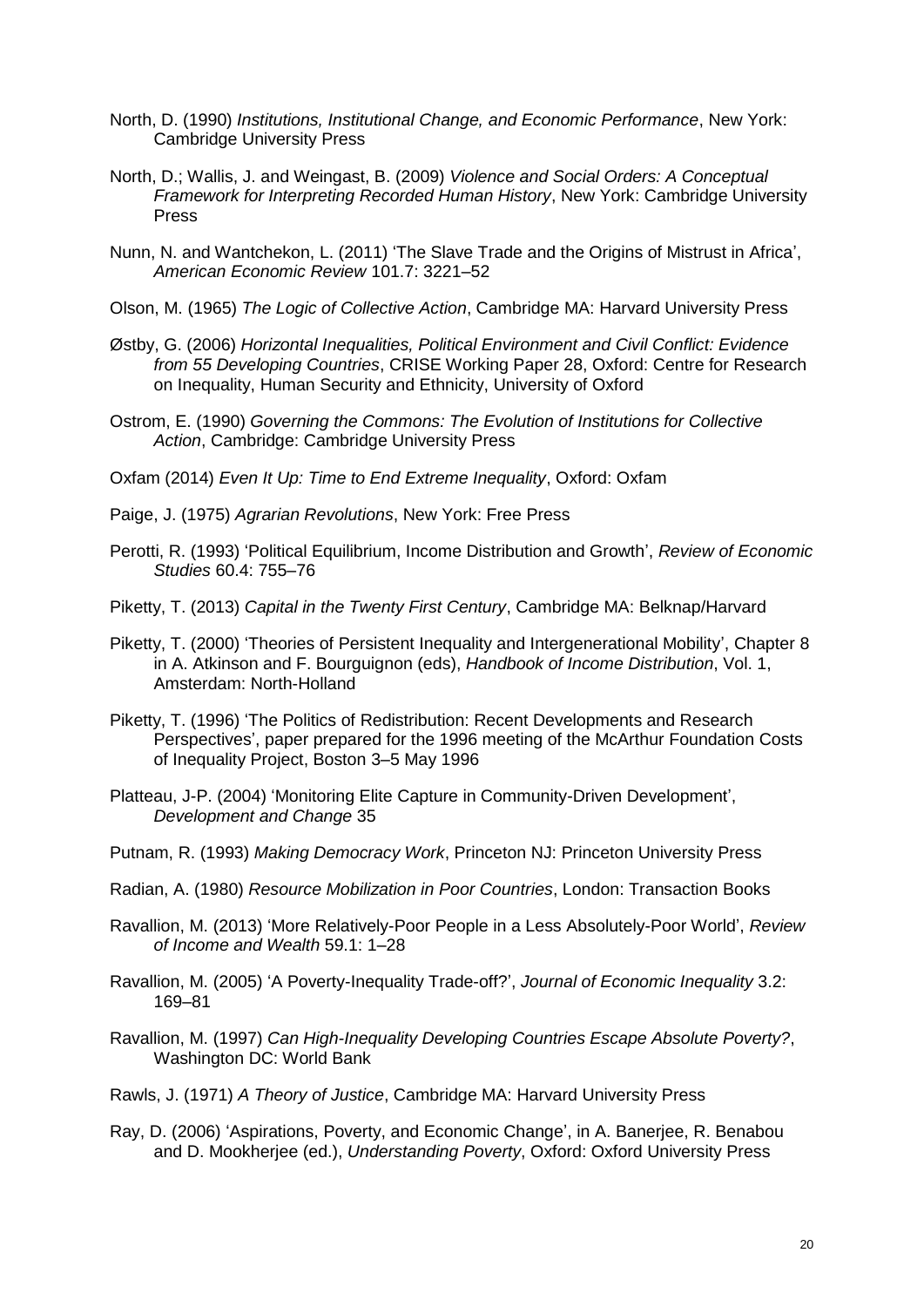- Ribero, R. and Nuñez, J. (1999) *Productivity of Household Investment in Health: The Case of Colombia*, Working Paper R-354, Washington DC: Inter-American Development Bank
- Rosenzweig, M. (1988) 'Risk, Implicit Contracts and the Family in Rural Areas of Low-Income Countries', *Economic Journal* 98.393: 1148–70
- Saint-Paul, G. and Verdier, T. (1992) *Education, Democracy and Growth*, Discussion Paper 613, London: Centre for Economic Performance Research
- Sala-i-Martin, X. (1996) *Transfers, Social Safety Nets and Economic Growth*, IMF Working Paper WP/96/40, Washington DC: International Monetary Fund
- Schelling, T.C. (1966) *The Strategy of Conflict*, New York: Oxford University Press
- Schock, K. (1996) 'A Conjectural Model of Political Conflict: The Impact of Political Opportunities on the Relationship Between Economic Inequality and Violent Political Conflict', *Journal of Conflict Resolution* 40.1: 98–133
- Scott, J. (1976) *The Moral Economy of the Peasant: Rebellion and Subsistence in Southeast Asia*, New Haven CT: Yale University Press
- Sen, A. (1973) *On Economic Inequality*, Oxford: Oxford University Press
- Sethi, R. and Somanathan, R. (2004) 'Inequality and Segregation', *Journal of Political Economy* 112.6: 1296–1321
- Stewart, F. (2002) *Horizontal Inequalities: A Neglected Dimension of Development*, QEH Working Paper Series 81, Oxford: University of Oxford
- Stewart, F. (2000) 'Crisis Prevention: Tackling Horizontal Inequalities', *Oxford Development Studies* 28.3: 245–62
- Thöni, C.; Tyran, J-R. and Wengström, E. (2012) 'Microfoundations of Social Capital', *Journal of Public Economics* 96: 635–43
- Tilly, C. (1998) *Durable Inequality*, Berkeley CA: University of California Press
- Townsend, R. (1994) 'Risk and Insurance in Village India', *Econometrica* 62.3: 539–91
- Varshney, A. (2002) *Ethnic Conflict and Civic Life: Hindus and Muslims in India*, New Haven CT: Yale University Press
- Wade, R. (1988) *Village Republics: Economic Conditions for Collective Action in South India*, Cambridge: Cambridge University Press
- Wilson, W. J. (1995) *The Truly Disadvantaged*, Chicago: University of Chicago Press
- Winters, L. A. (2002) 'Trade, Trade Policy and Poverty: What Are the Links?', *World Economy* 25, 1339–67
- Wood, A. (1994) *North-South Trade, Employment and Inequality: Changing Fortunes in a Skill-Driven World*, Oxford: Clarendon Press
- Woolcock, M (1998) 'Social Capital and Economic Development: Toward a Theoretical Synthesis and Policy Framework', *Theory and Society* 27.2: 151–208

World Bank (2011) *World Development Report 2011*, Washington DC: World Bank